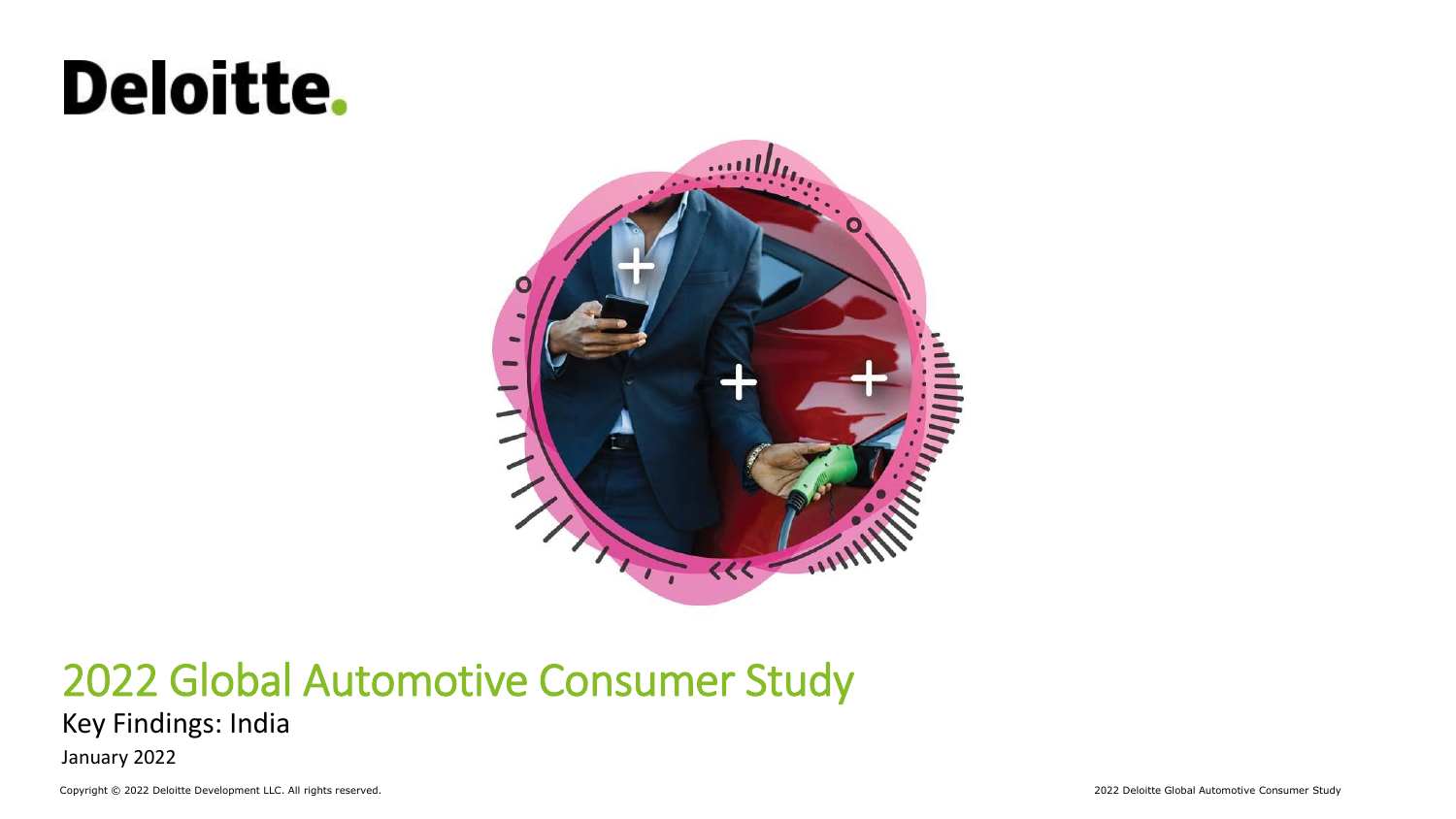### **About the study**

The 2022 study includes more than 26,000 consumer responses from 25 countries around the world.

| <b>North America</b> | <b>Sample</b> |
|----------------------|---------------|
| Canada (CA)          | 1,005         |
| Mexico (MX)          | 1,003         |
| United States (US)   | 1,031         |

| <b>EMEA</b>         | <b>Sample</b> |
|---------------------|---------------|
| Austria (AT)        | 1,042         |
| Belgium (BE)        | 1,046         |
| Czech Republic (CZ) | 1,006         |
| France (FR)         | 1,005         |
| Germany (DE)        | 1,507         |
| Italy (IT)          | 1,003         |
| Poland (PL)         | 1,007         |
| Romania (RO)        | 846           |
| South Africa (ZA)   | 1,011         |
| Spain (ES)          | 1,013         |
| United Kingdom (GB) | 1,506         |

| <b>Asia-Pacific</b>    | <b>Sample</b> |
|------------------------|---------------|
| Australia (AU)         | 1,027         |
| China (CN)             | 1,022         |
| India (IN)             | 1,006         |
| Indonesia (ID)         | 1,001         |
| Japan (JP)             | 1,000         |
| Malaysia (MY)          | 1,005         |
| Philippines (PH)       | 1,007         |
| Republic of Korea (KR) | 1,012         |
| Singapore (SG)         | 1,015         |
| Thailand (TH)          | 1,004         |
| Vietnam (VN)           | 1,017         |

#### **Study methodology**

The study is fielded using an online panel methodology where consumers of driving age are invited to complete the questionnaire (translated into local languages) via email.

Note: "Sample" represents the number of survey respondents in each country.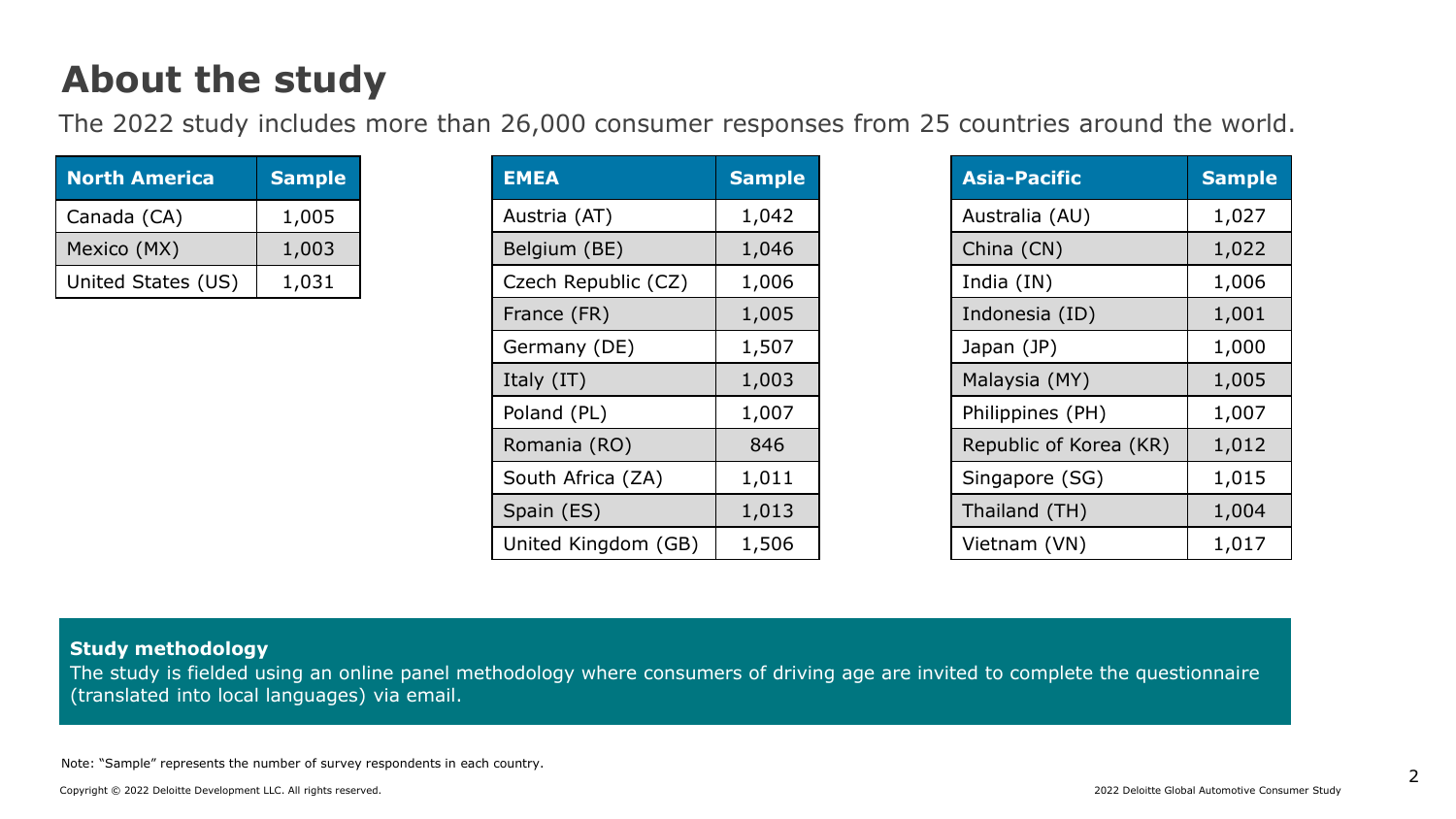#### **Sample distribution - India**



#### Sum of %s in few slides may not add to 100% due to rounding

Sample size: n= 1,006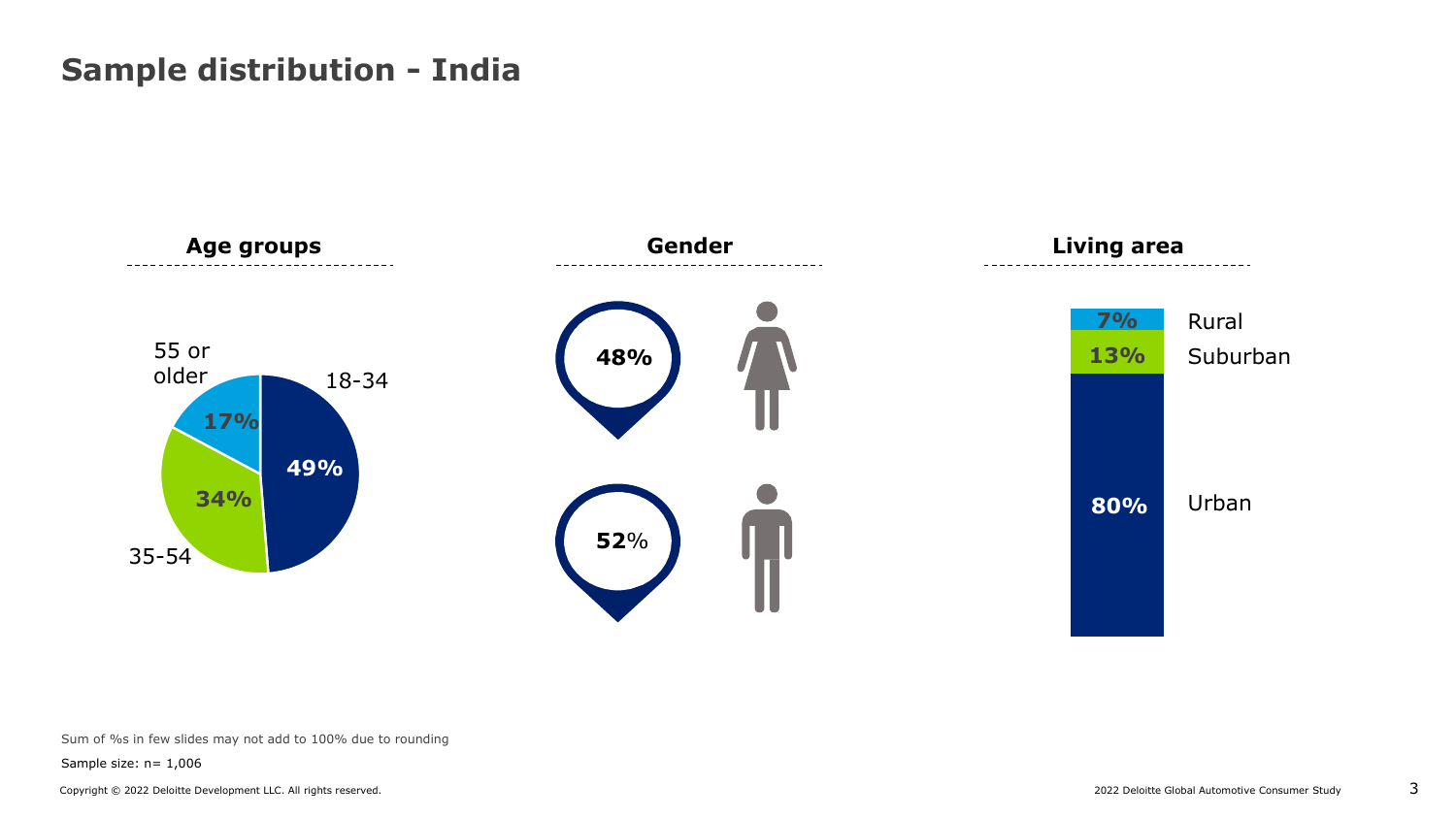### **Agenda**

| <b>Topic</b>                                 | <b>Slide No.</b> |
|----------------------------------------------|------------------|
| Advanced technologies                        | 5                |
| Technology in focus: vehicle electrification | 8                |
| Future vehicle intentions                    | 16               |
| Mobility applications                        | 23               |
| Mobility services                            | 27               |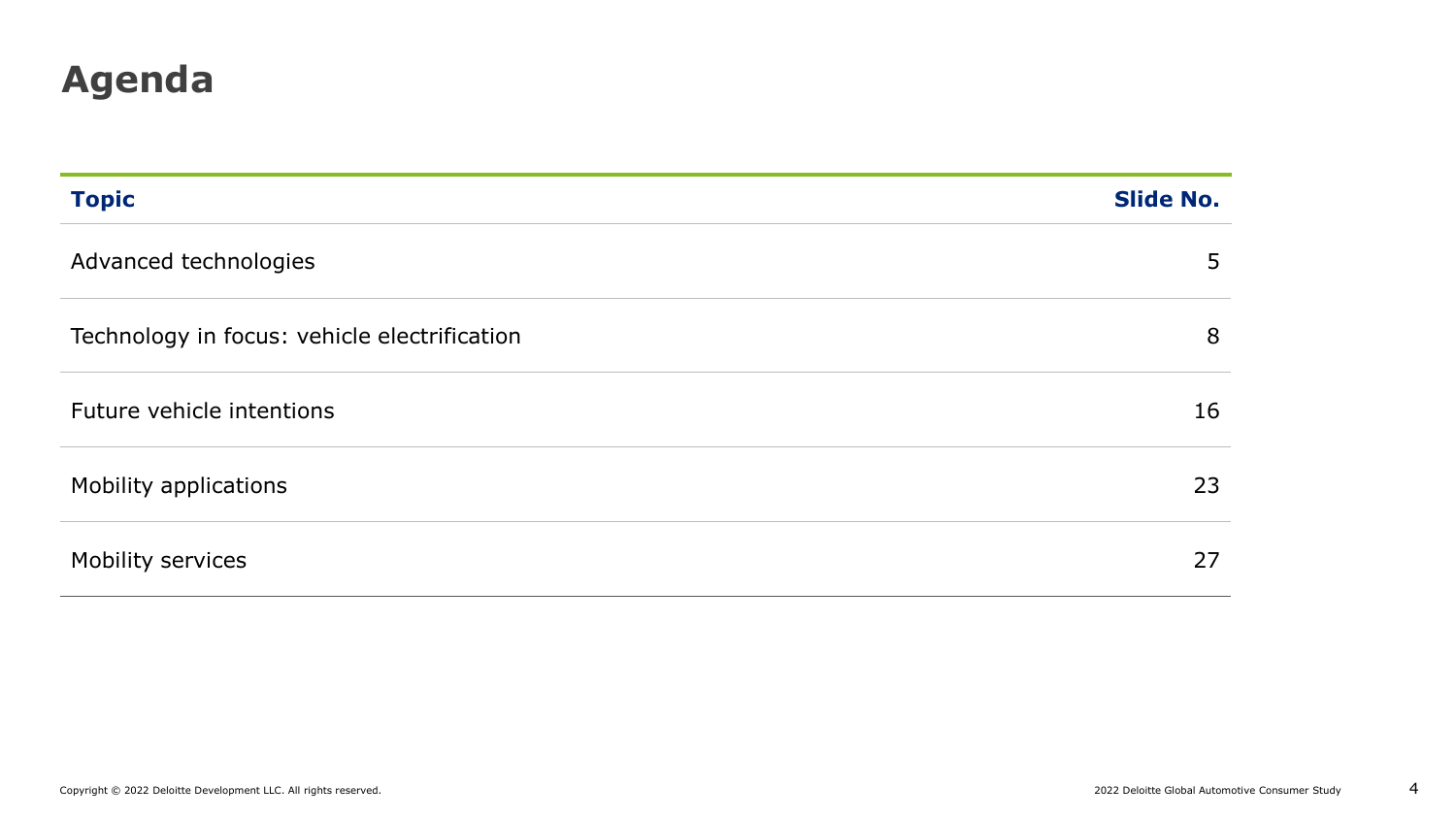# **Advanced technologies**

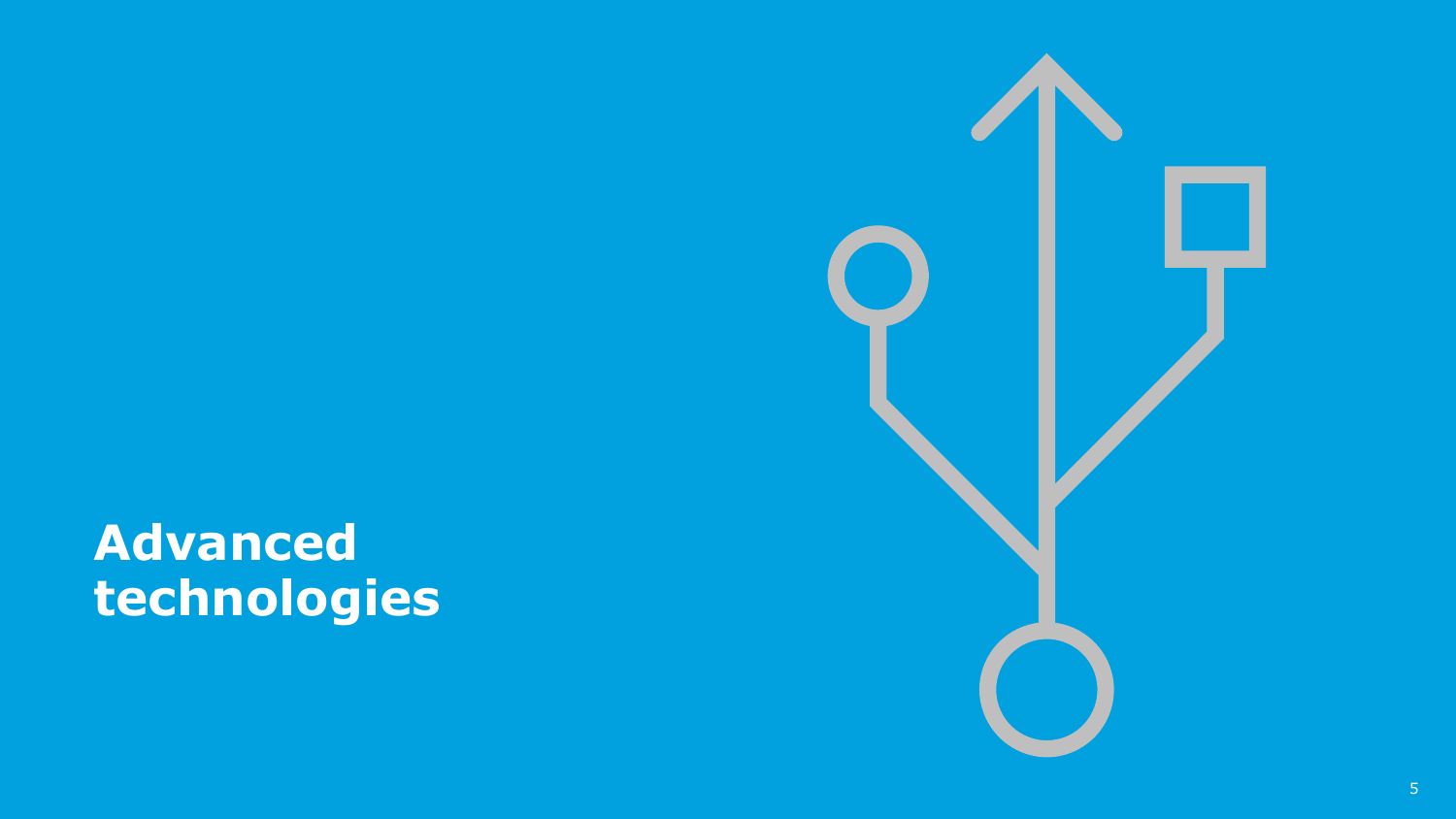#### **Consumers are willing to pay more for automotive technologies, but only up to 1,00,000 rupees – is it enough to generate a compelling ROI for OEMs?**

Willingness to pay for technologies



Q3. How much more would you be willing to pay for a vehicle that had each of the technologies listed below?

Sample size: n= 989

Copyright © 2022 Deloitte Development LLC. All rights reserved. 2022 Development LLC. All rights reserved. 2022 Development LLC. All rights reserved.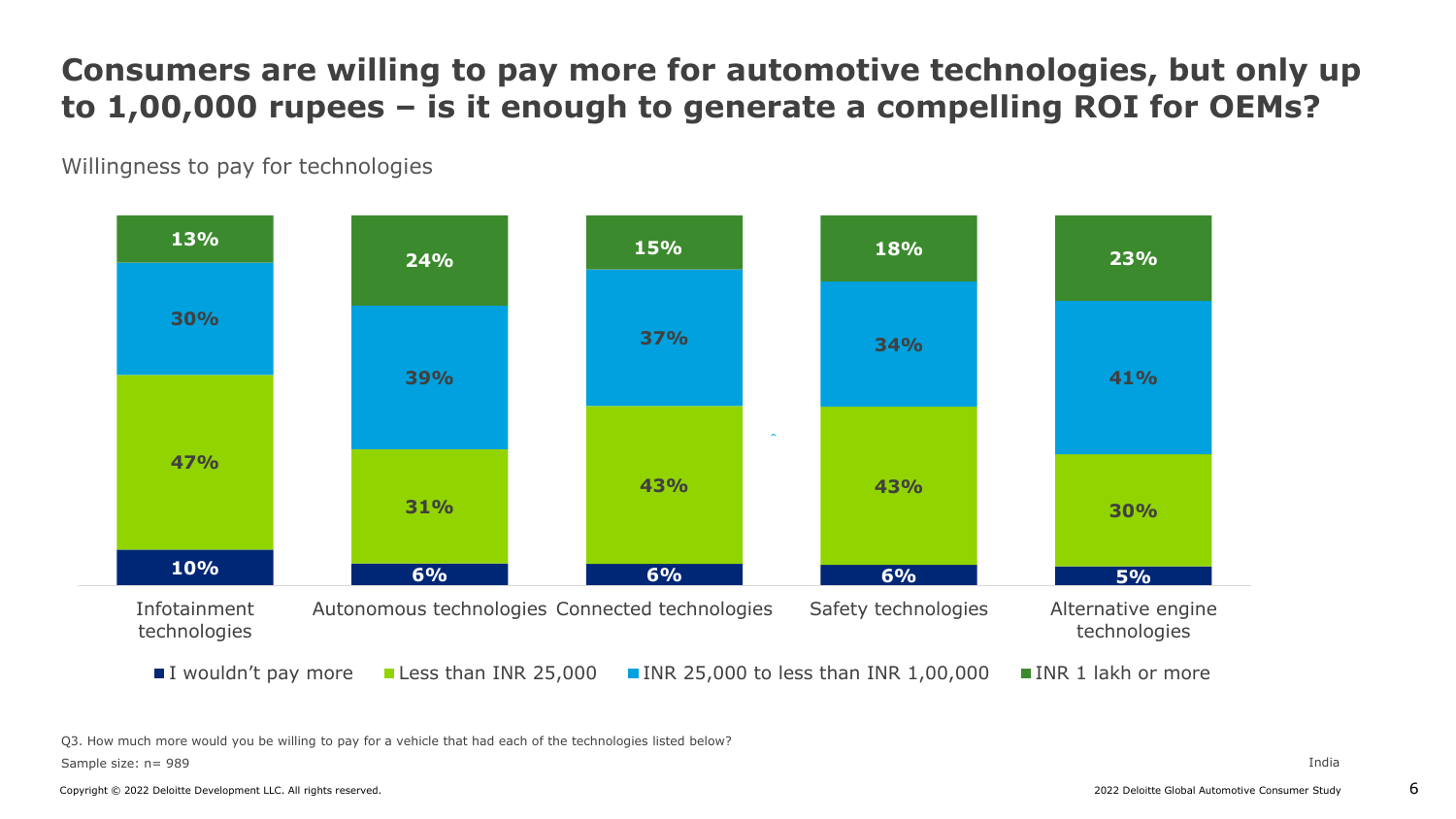#### **Consumers, by and large, are ready to share personal data generated from a connected vehicle.**

Interest (somewhat/very interested) in a connected vehicle if it provides benefits related to



Special offers regarding non-automotive products and services related to your journey or destination Receiving a discount for access to a Wi-Fi connection in your vehicle Over-the-air vehicle software updates Access to nearby parking Maintenance cost forecasts based on your driving habits Customized suggestions regarding ways to minimize service expenses Customized/optimized vehicle insurance plan Suggestions regarding safer routes Updates regarding traffic congestion and suggested alternate routes Updates to improve road safety and prevent potential collisions Maintenance updates and vehicle health reporting

Sample size: n= 910 Q34. How interested are you in the following benefits of a connected vehicle if it meant sharing your own personal data and vehicle/operational data with the manufacturer or a third party?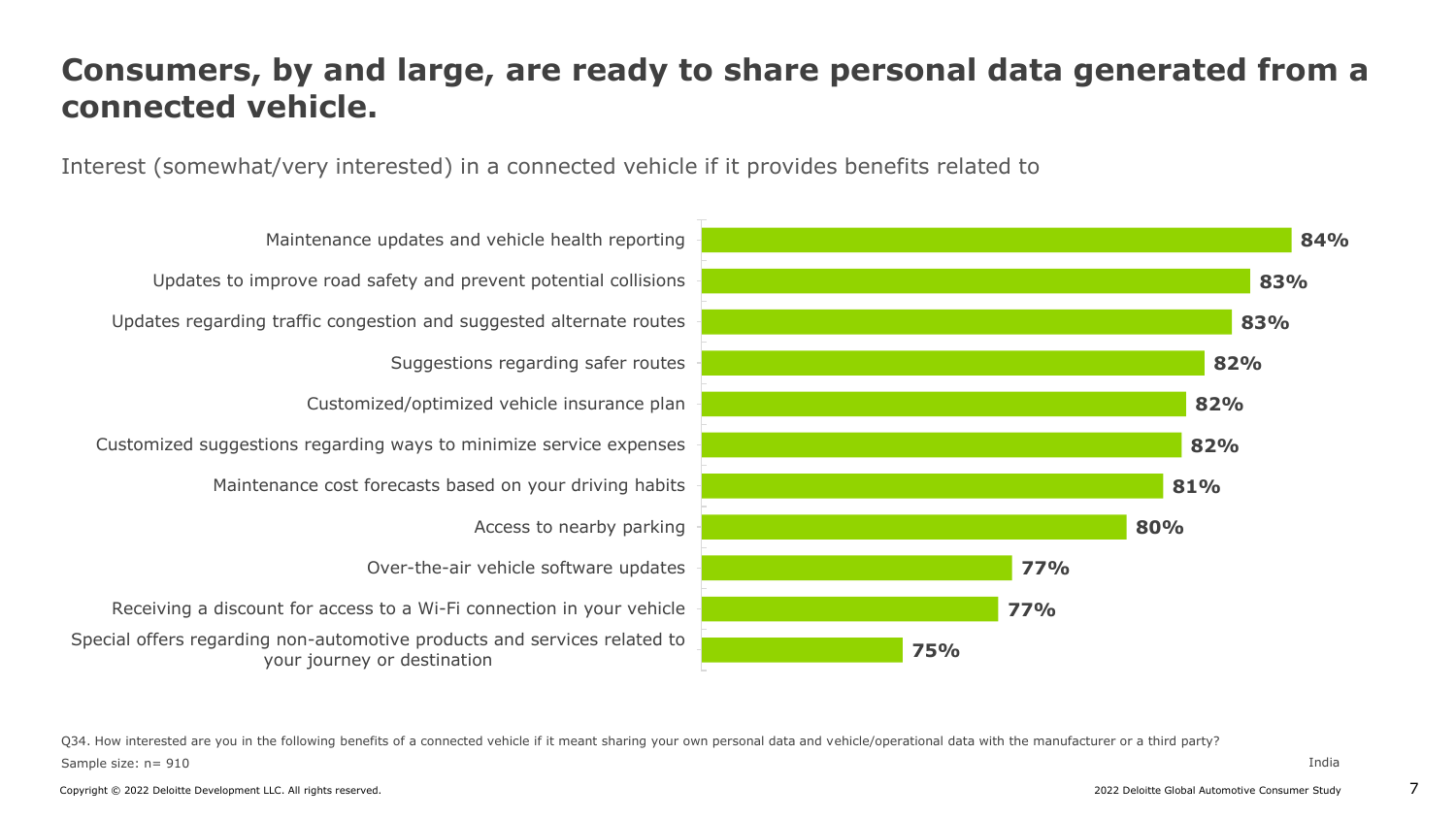

## **Vehicle electrification**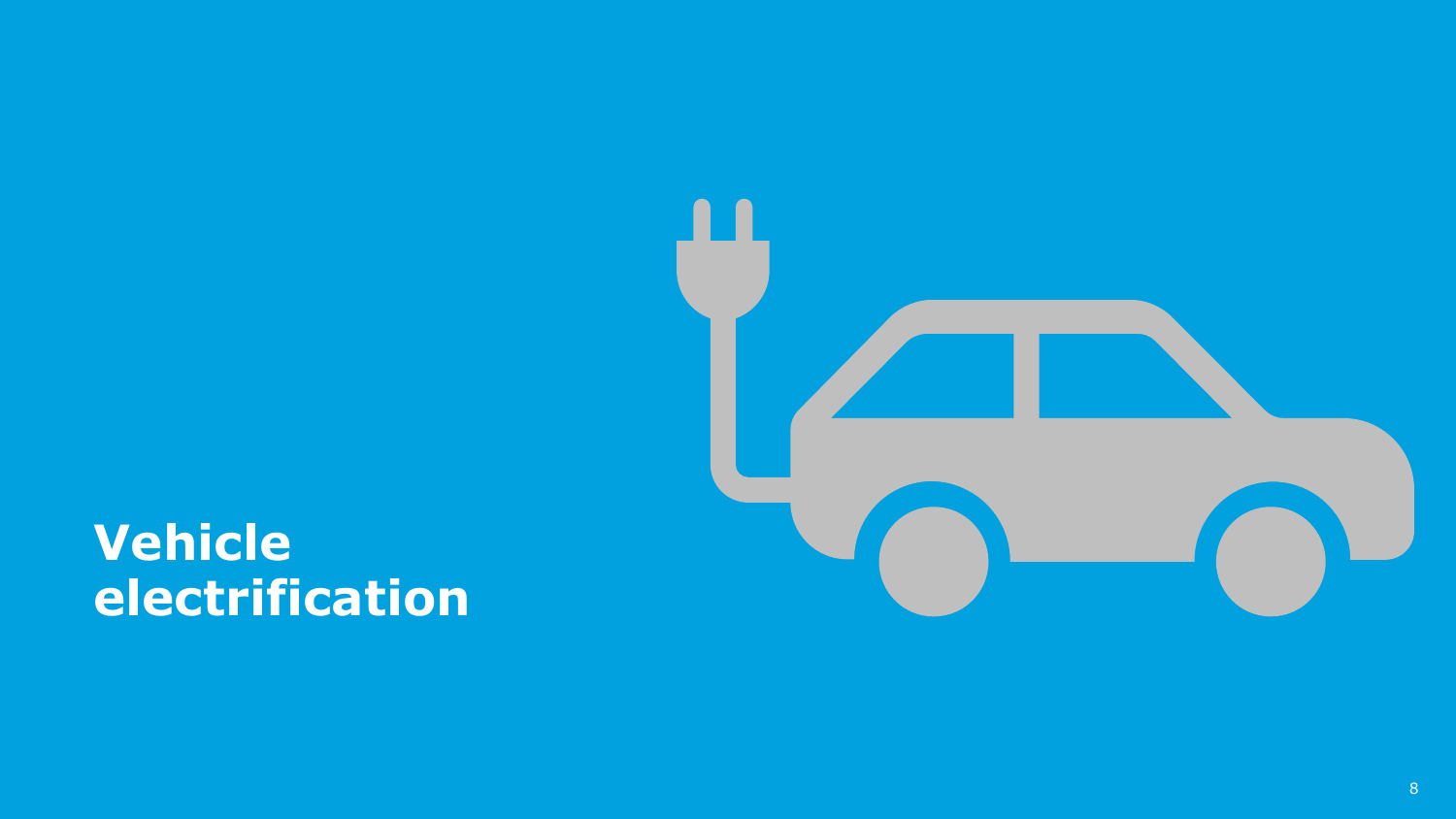### **More than a third of consumers are interested in electrified vehicles, (particularly hybrids) – are we moving fast enough toward an EV future?**

Type of engine in next vehicle



Note: "Other" includes engine types such as compressed natural gas, ethanol, and hydrogen fuel cells; did not consider "don't know" responses

Q25. What type of engine would you prefer in your next vehicle?

Sample size: n= 895

Copyright © 2022 Deloitte Development LLC. All rights reserved. 2022 Deloitte Global Automotive Consumer Study 9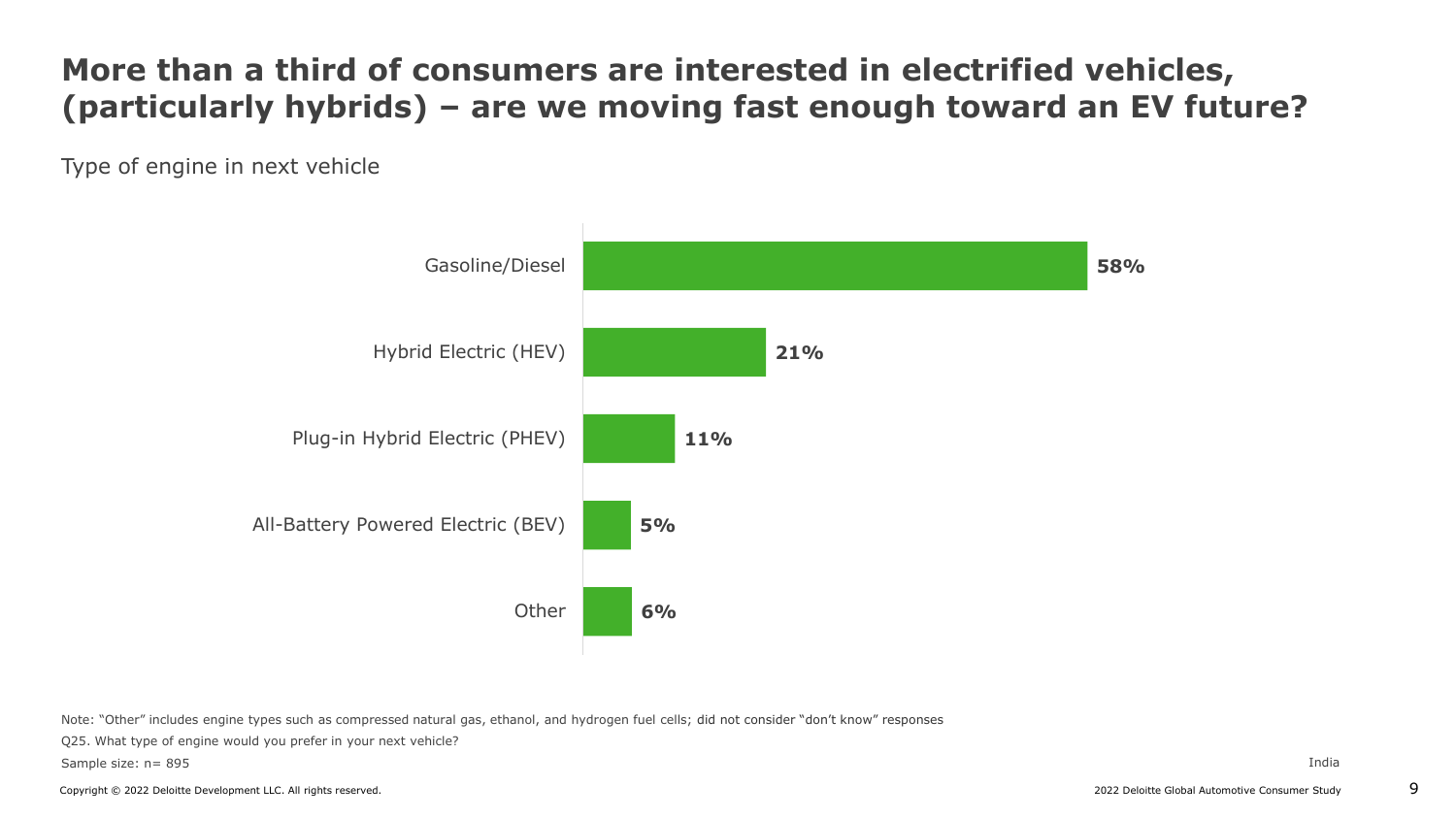#### **EV intenders are not that different than their ICE peers in terms of what they expect to pay for their next vehicle (i.e., less than INR 25 lakhs).**

Price ranges in which consumers prefer to shop for next vehicle

|                                             | <b>Overall</b> | <b>Gasoline</b><br>(Petrol + Diesel) | <b>Electric</b><br>(HEV+PHEV+BEV) |
|---------------------------------------------|----------------|--------------------------------------|-----------------------------------|
| Less than INR 5,00,000                      | 6%             | 6%                                   | $3% -$                            |
| INR 5,00,000 to less than<br>INR 10,00,000  | 22%            | <b>24%</b>                           | <b>17%</b>                        |
| INR 10,00,000 to less<br>than INR 15,00,000 | 27%            | 78%<br><b>77%</b><br><b>26%</b>      | 78%<br>27%                        |
| INR 15,00,000 to less<br>than INR 25,00,000 | 24%            | $21\% -$                             | $30%$ $-$                         |
| INR 25,00,000 to less<br>than INR 50,00,000 | 15%            | <b>15%</b>                           | <b>16%</b>                        |
| INR 50,00,000 or more                       | 6%             | 7%                                   | 6%                                |
| Don't know/not sure                         | $1\%$          | $1\%$                                | 0%                                |

Sample size: Overall= 910; Gasoline= 515; Electric= 330 Q21. In which of the following price ranges will you be shopping for your next vehicle? (Please indicate what you would expect to pay after any discounts and/or incentives that might be available).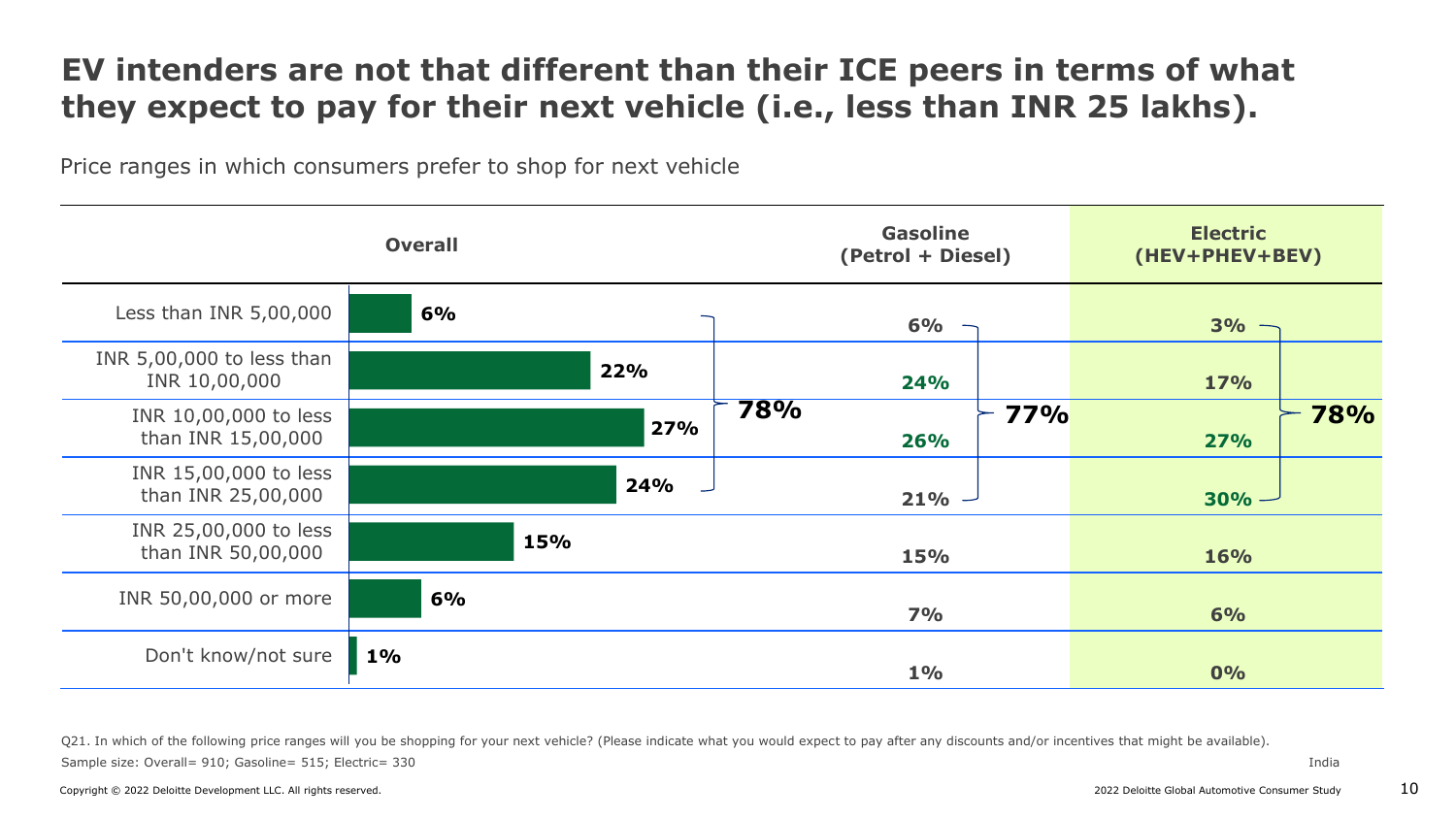**The draw for EVs centers on a consumer perception that they are better for environment while lowering fuel costs.**



Q26. Please rank the following factors in terms of their impact on your decision to acquire an electrified vehicle (highest to lowest).

Sample size: n= 331

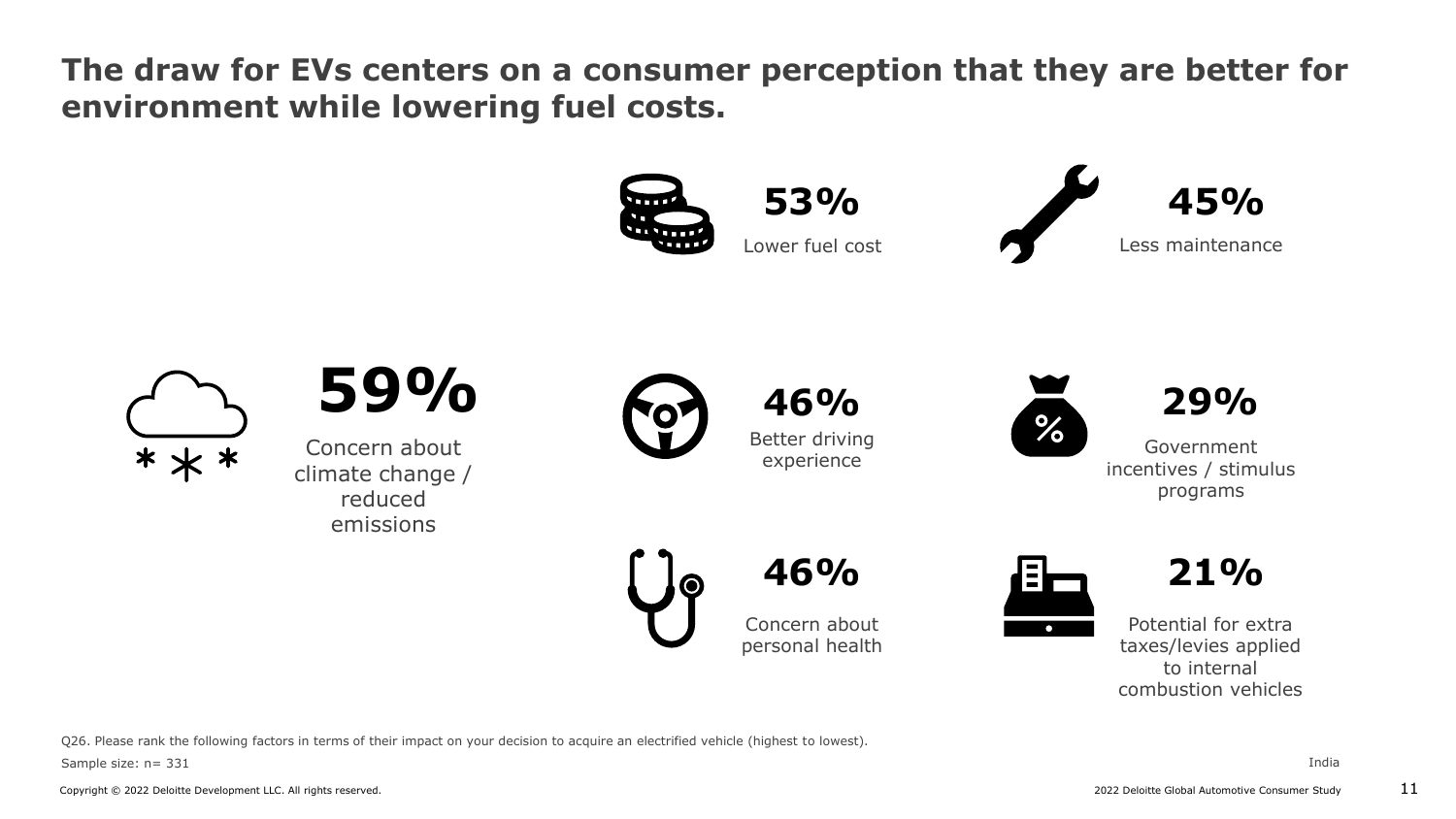#### **More than one-third of EV intenders would rethink their purchase decision if the price of electricity was similar to fossil fuels.**

Decision to purchase an electrified vehicle change if the electricity used for mobility was priced similar to current fossil fuels



Q30. Would your decision to purchase an electrified vehicle change if the electricity used for mobility was priced similar to current fossil fuels?

Sample size: n= 143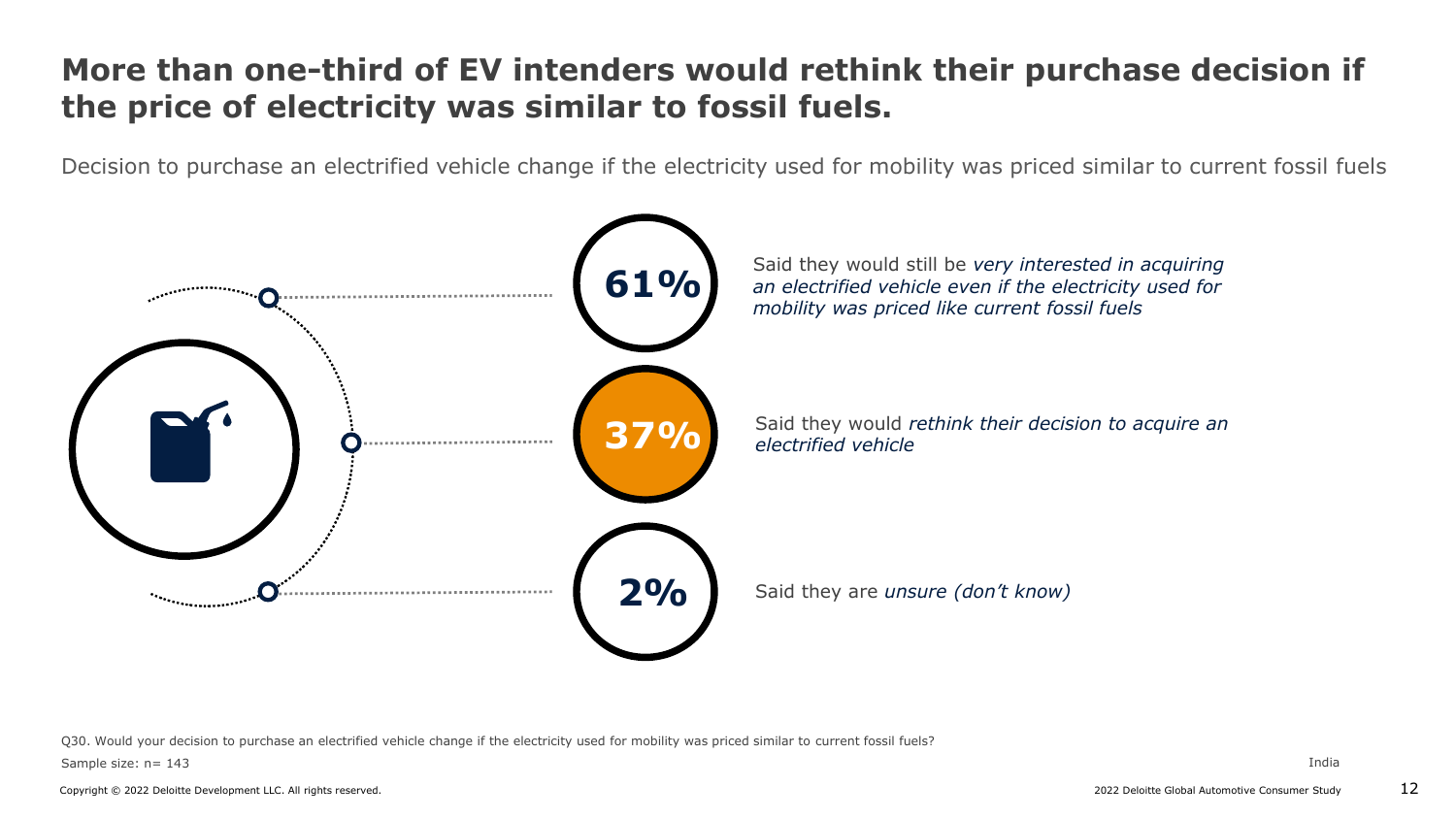### **Most intenders plan to treat their EVs like their smartphones (charging at home, at night) which means incurring the cost of charging equipment.**



Q27. Where do you expect to charge your electrified vehicle most often?; Q28. How do you intend to charge your electrified vehicle at home?; Q29. What is the main reason you do not intend to charge your electrified vehicle at home?

Sample size: n= 143 [Q27]; 108 [Q28]; 35 [Q29]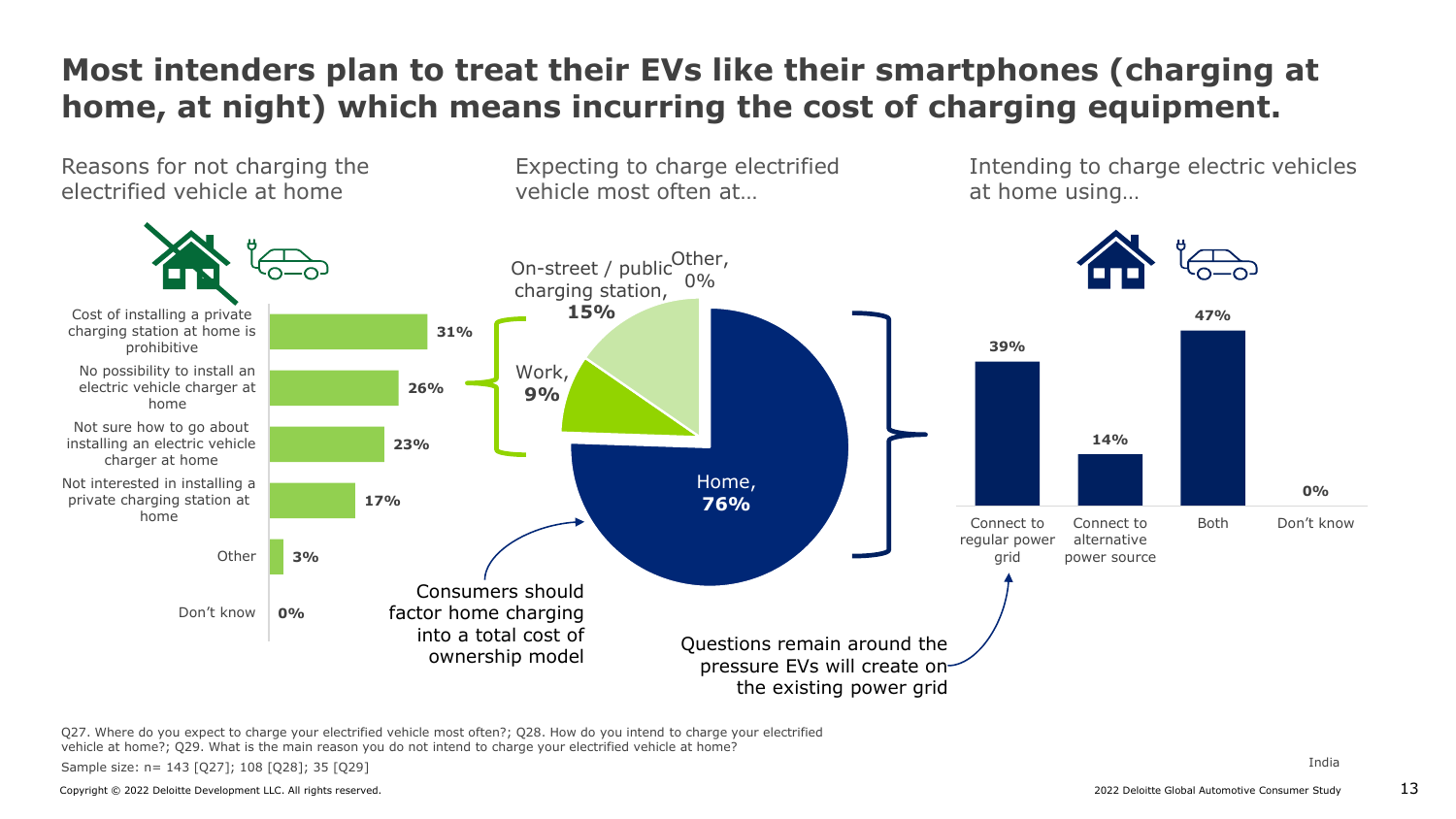### **Consumers are still being turned off EVs due to lingering concerns around a lack of public charging infrastructure, safety of battery technology, and cost.**

Greatest concern regarding all battery-powered electric vehicles



Sample size: n= 861

Sample size: n= 910 Q31. What is your greatest concern regarding all battery-powered electric vehicles?

Q32. How much driving range would a fully charged all-battery electric vehicle need to have in order for you to consider acquiring one?

India

Copyright © 2022 Deloitte Development LLC. All rights reserved. 2022 Development LLC. All rights reserved. 2022 Development LLC. All rights reserved.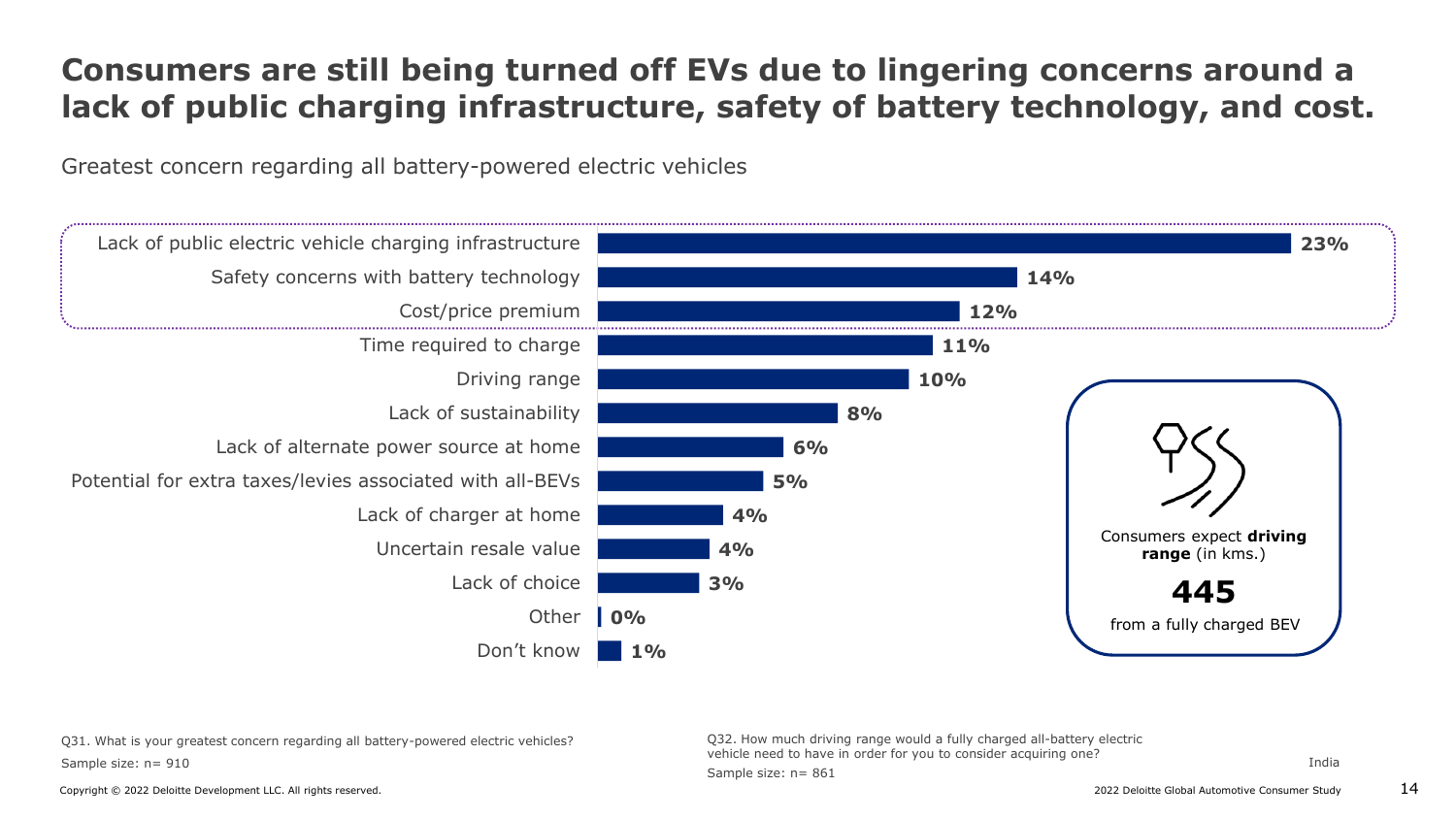#### **Finally, consumers appear to be divided on whether EVs are net positive vs. ICE engines to the environment.**

Comparison of all-battery electric vehicles with internal combustion vehicles from an environmental impact point of view



Note: Did not consider "Don't know" responses

Q33. In your opinion, how do all-battery electric vehicles compare to internal combustion vehicles from an environmental impact point of view?

Sample size: n= 894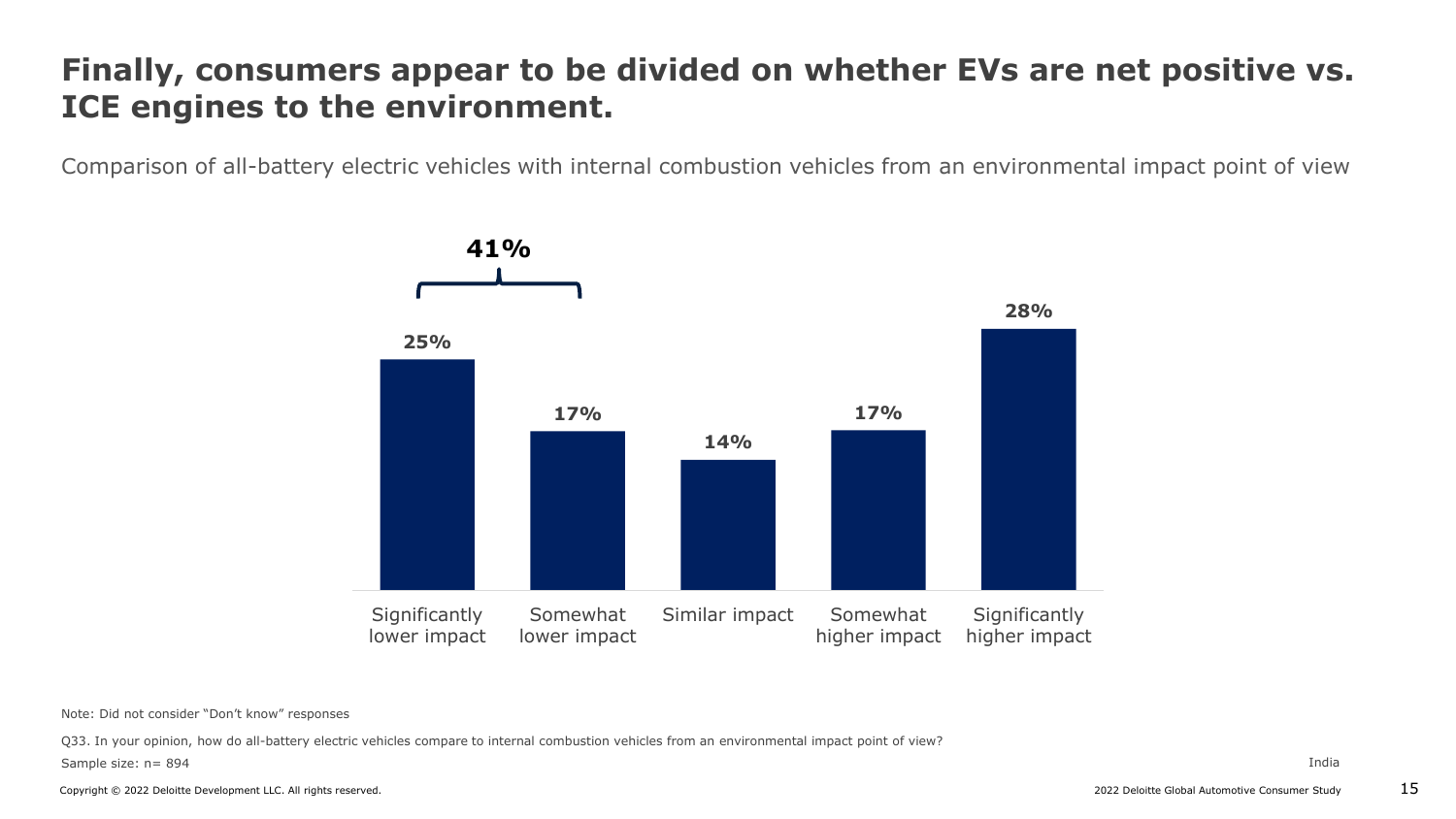

## **Future vehicle intentions**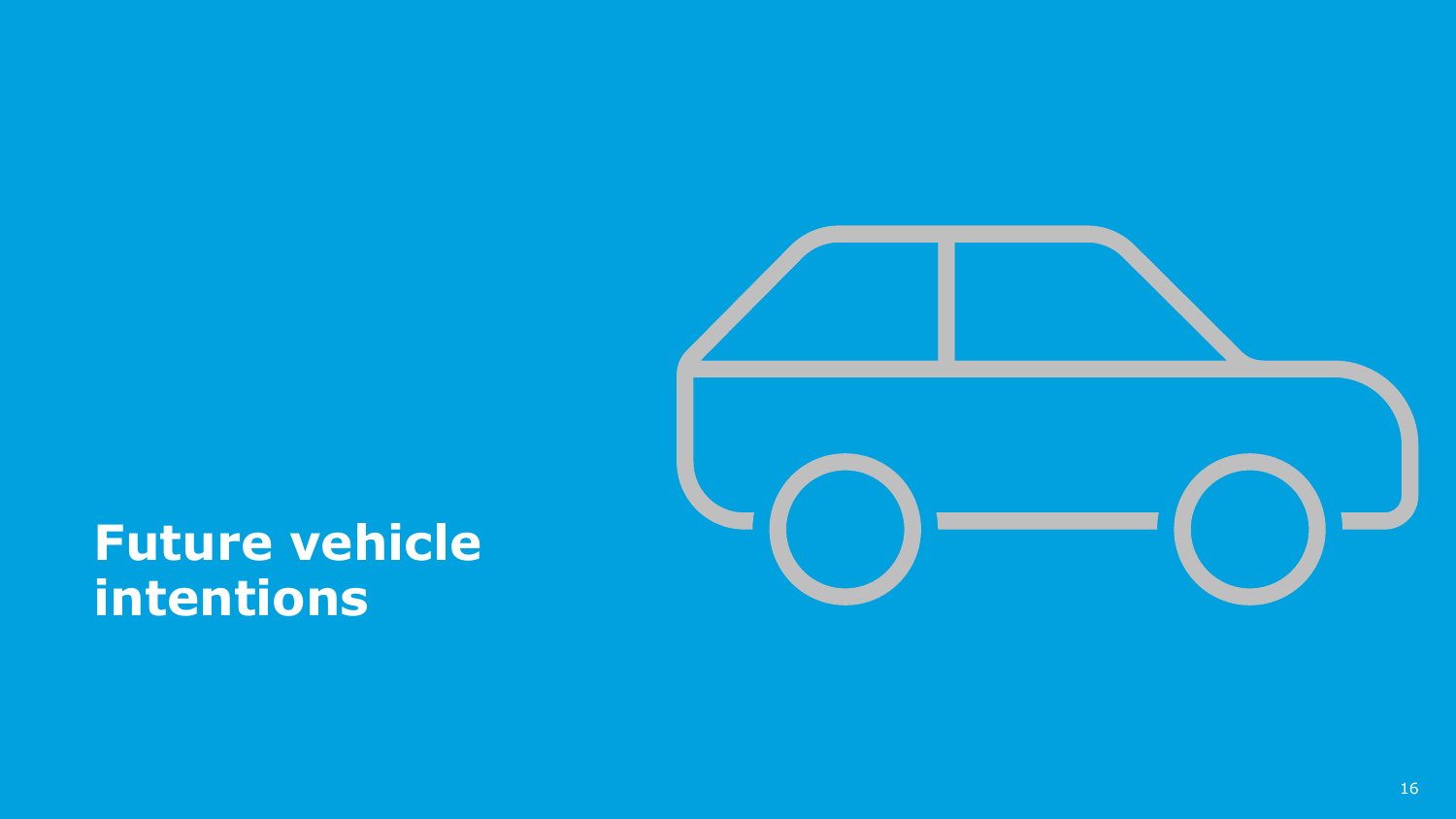#### **COVID-19 has a higher impact on consumers, across age groups and living area, as they plan to buy their next vehicle to avoid public transport.**

COVID-19 to impact next vehicle purchase



Sample size: n= 1,006 [overall];490 [18-34], 343 [35-54], 173 [55 and older]; 806 [urban], 200 [suburban/rural] Q15. Has the global COVID-19 pandemic had an impact on your decision to purchase your next vehicle?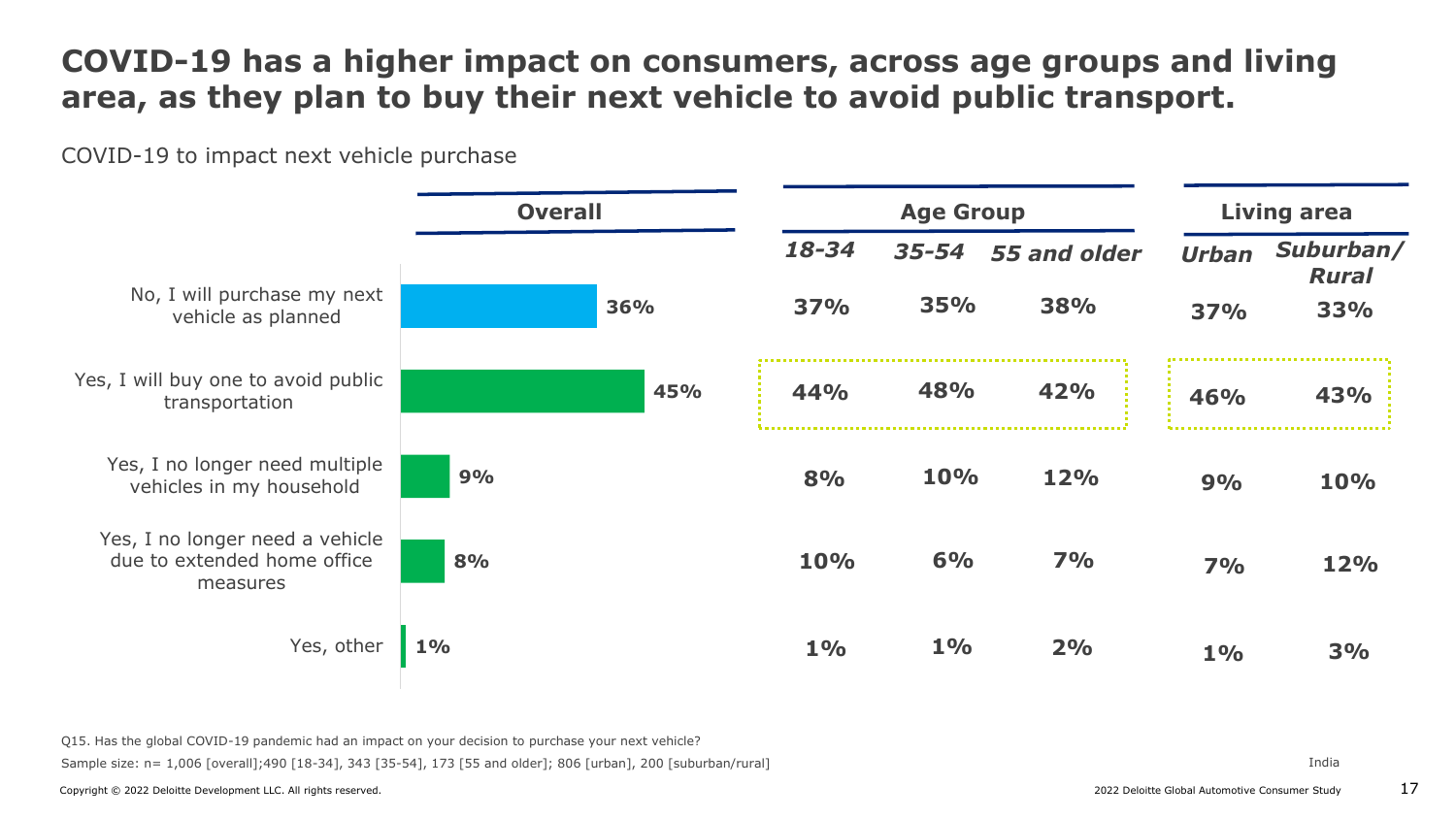#### **4 in 10 consumers plan to take out a loan for their next vehicle with preferred term durations ranging from 1-4 years.**

Planning to pay for next vehicle through



Note: "complementary services" include service and maintenance, insurance; \* includes mid/long-term rental contract/other

Q22. How do you plan to pay for your next vehicle?; Q23. What is your preferred finance duration?; Q24. What is your preferred lease duration?

Sample size: n= 910 [Q22]; 387 [Q23]; 153 [Q24]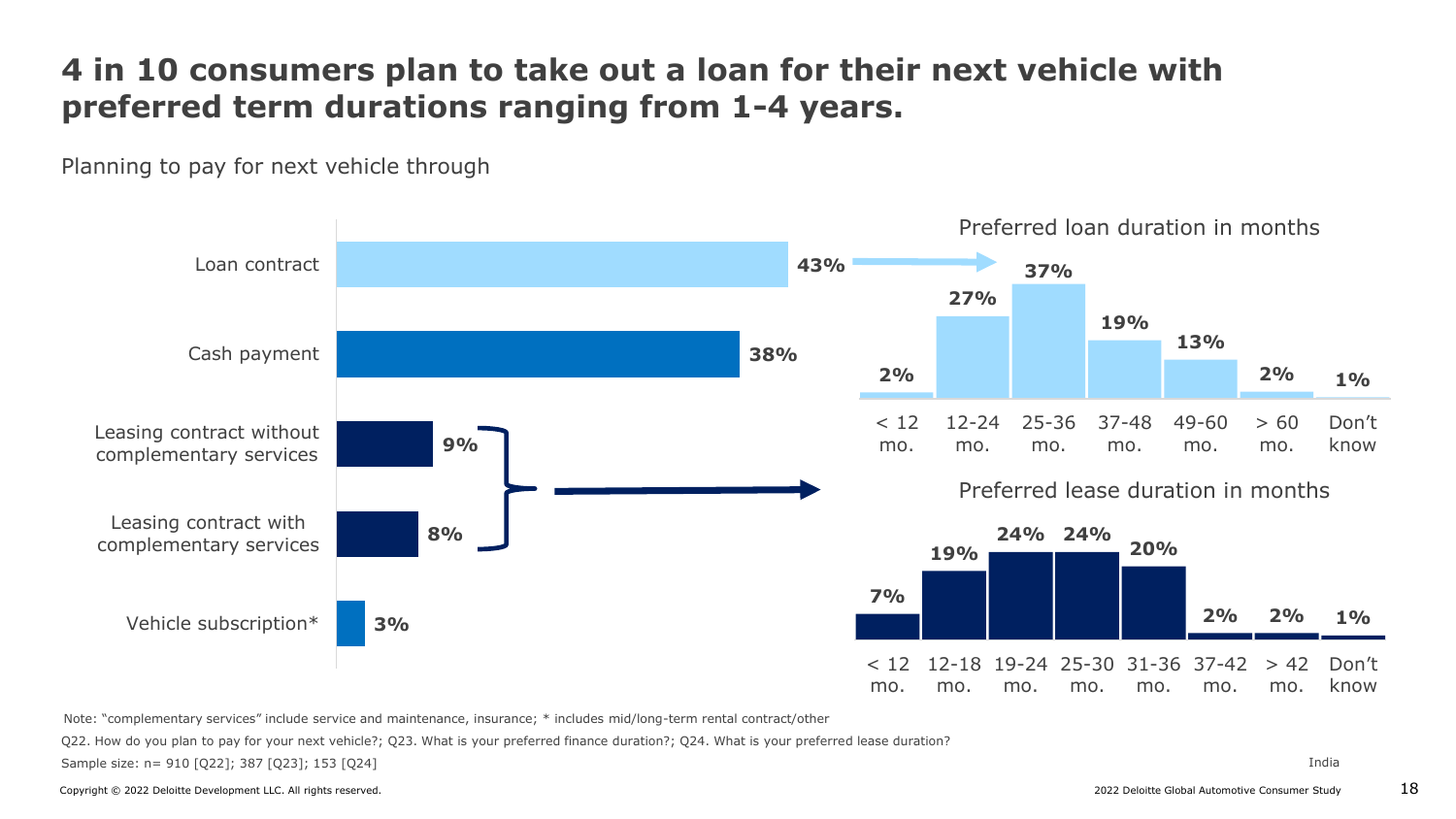### **Consumers still want to acquire their next vehicle via an in-person experience.**

Most preferred way to acquire next vehicle



Sample size: n= 910 [overall]; 434 [18-34], 313 [35-54], 163 [55 and older] Q35. How would you most prefer to acquire your next vehicle?

Copyright © 2022 Deloitte Development LLC. All rights reserved. 2022 Deloitte Global Automotive Consumer Study 19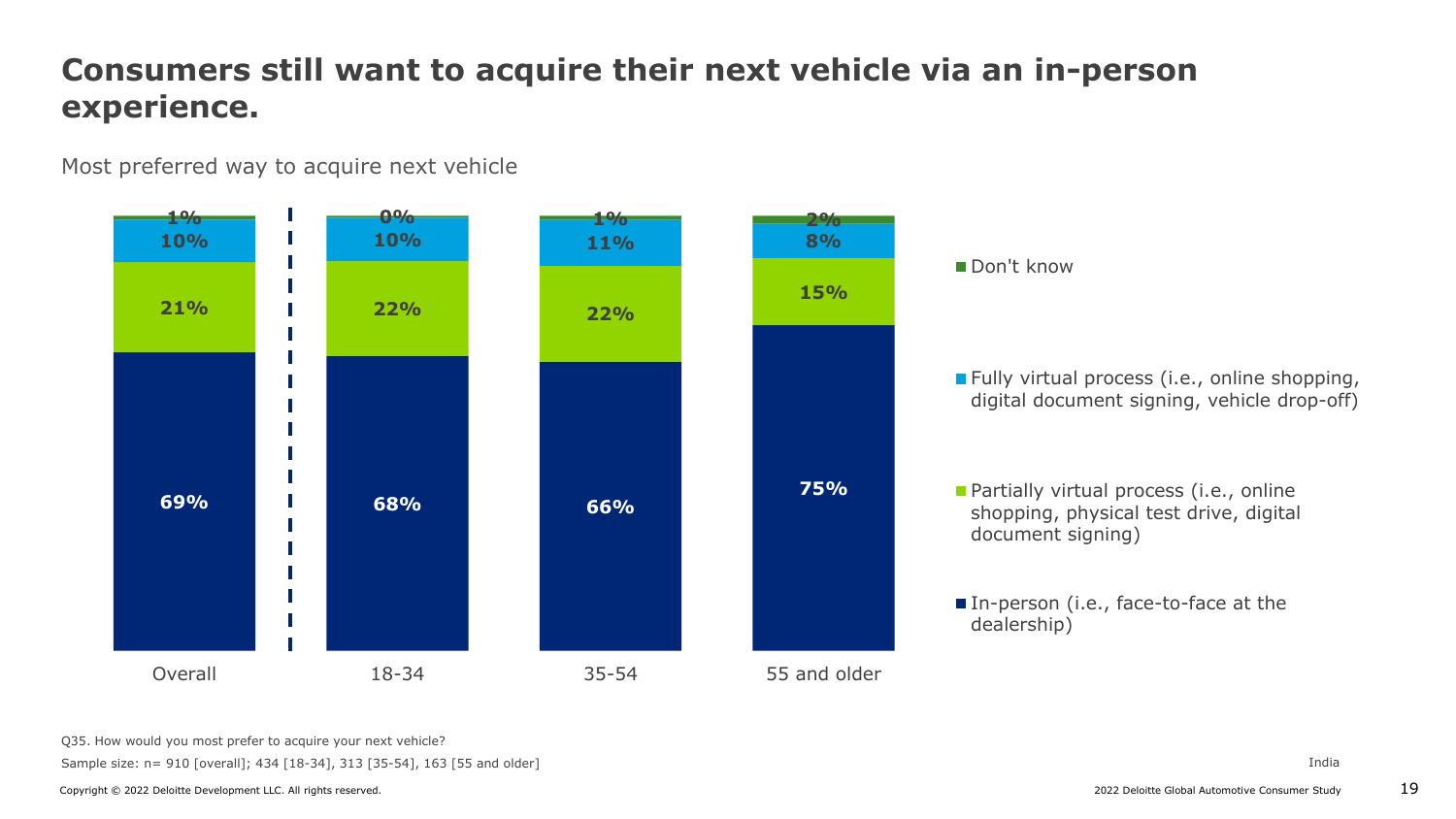#### **Even consumers who plan to purchase virtually prefer to buy from dealers. Interest in third party retailers is higher among used vehicle buyers.**

Prefer to acquire next vehicle via a virtual process from

**Overall Manufacturer, 34%** Third party retailer, **Authorized dealer, 56%**  $9%$ 

Sample size: n= 278 [overall]; 138 [18-34], 102 [35-54], 38 [55 and older]; new [240], CPO/Other used [38] Q36. From whom would you most prefer to acquire your next vehicle via a virtual process?



Copyright © 2022 Deloitte Development LLC. All rights reserved. 2022 Development LLC. All rights reserved. 2022 Development LLC. All rights reserved.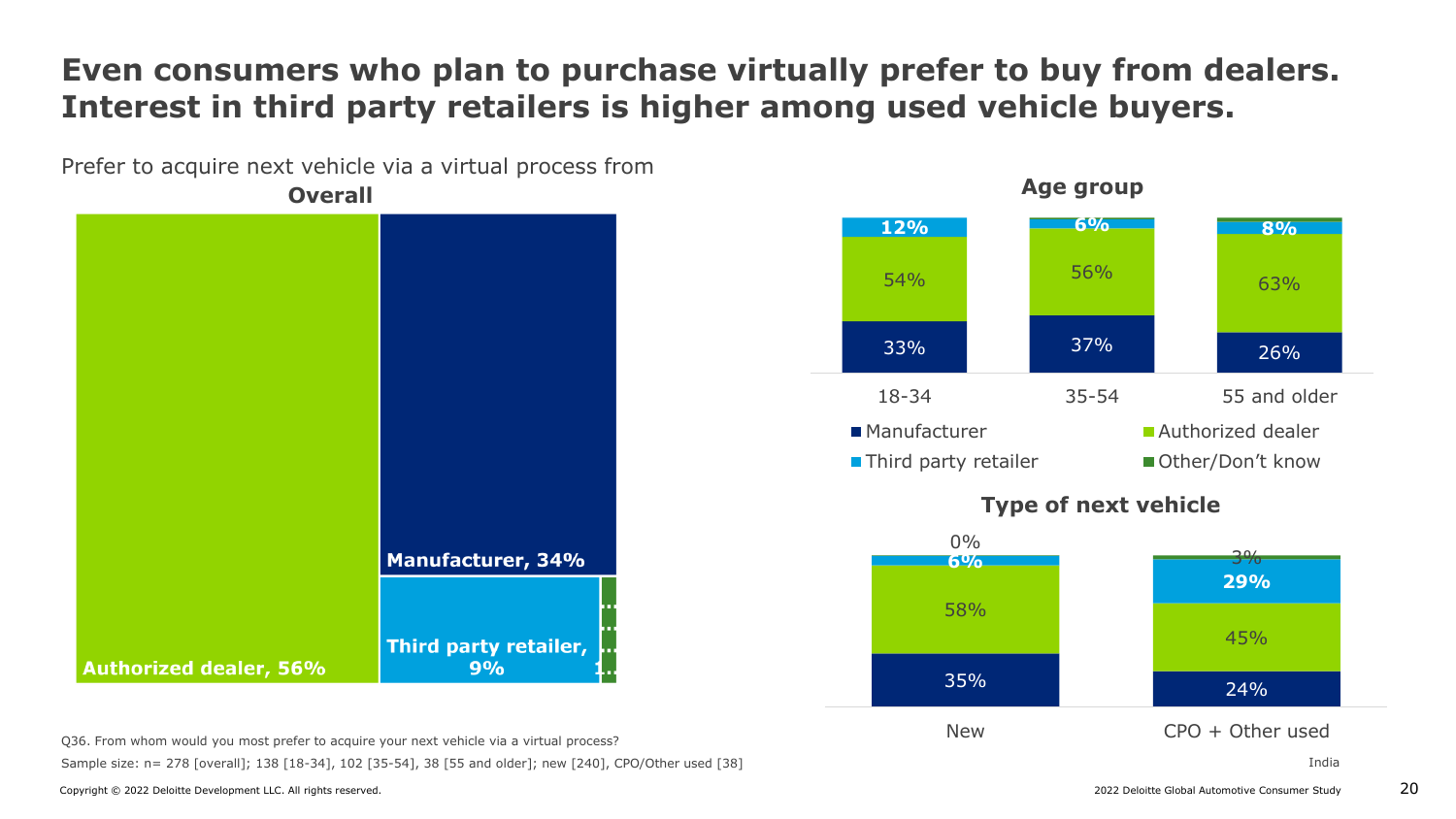#### **Convenience coupled with ease of use are the main reasons for consumers to consider a virtual process for acquiring their next vehicle.**

Main reason to acquire next vehicle via a virtual process



Sample size: n= 278 [2022], 350 [2021] Q37. What is the main reason you would prefer to acquire your next vehicle via a virtual process?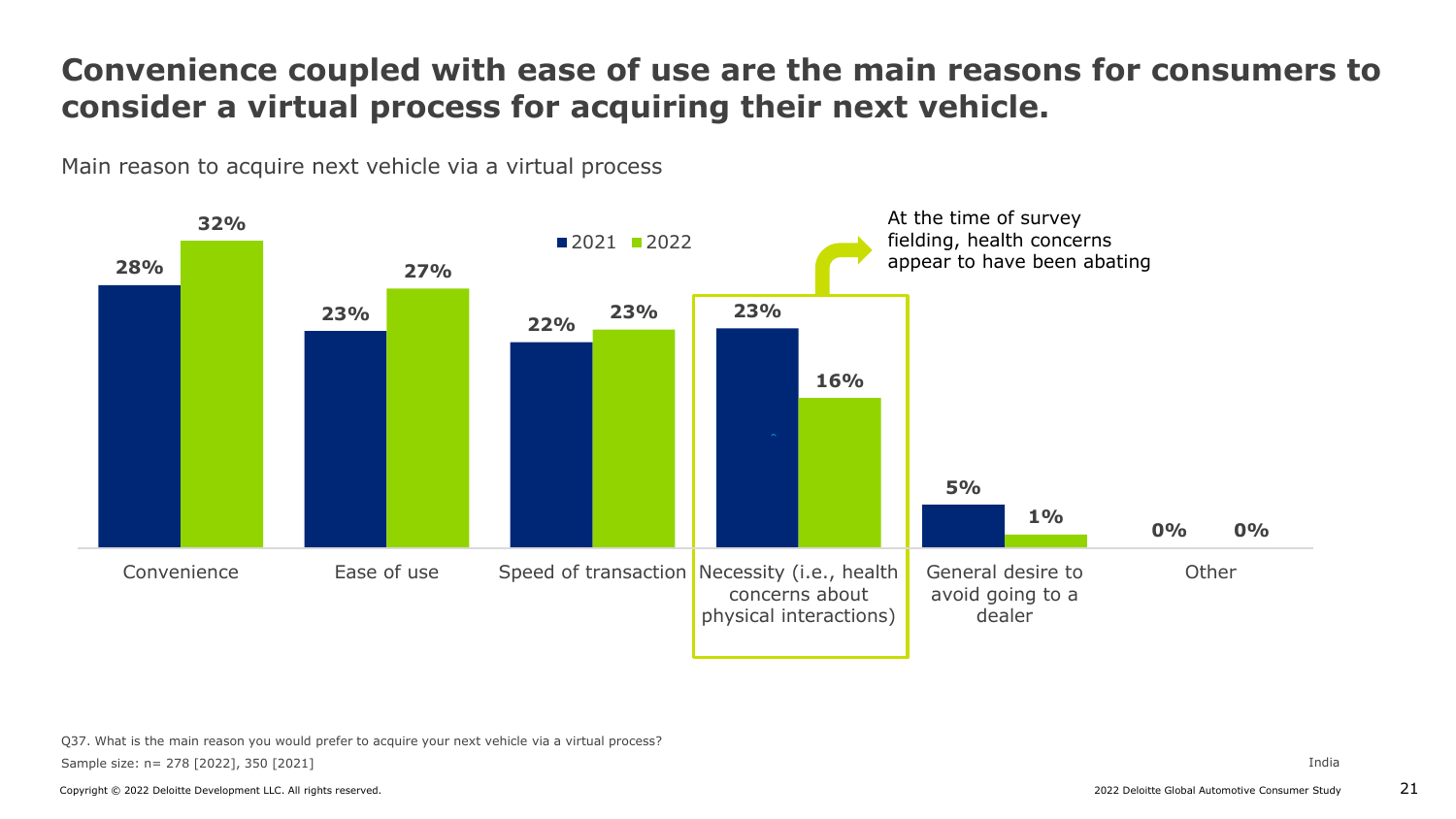#### **But, at the end of the day, some things are simply hard to digitize as people still need to see/drive a vehicle before they buy it.**

Main reasons for being not interested in acquiring next vehicle via virtual process



Sample size: n= 624 Q38. What are the main reasons you are not interested in acquiring your next vehicle via virtual process? (Select all that apply)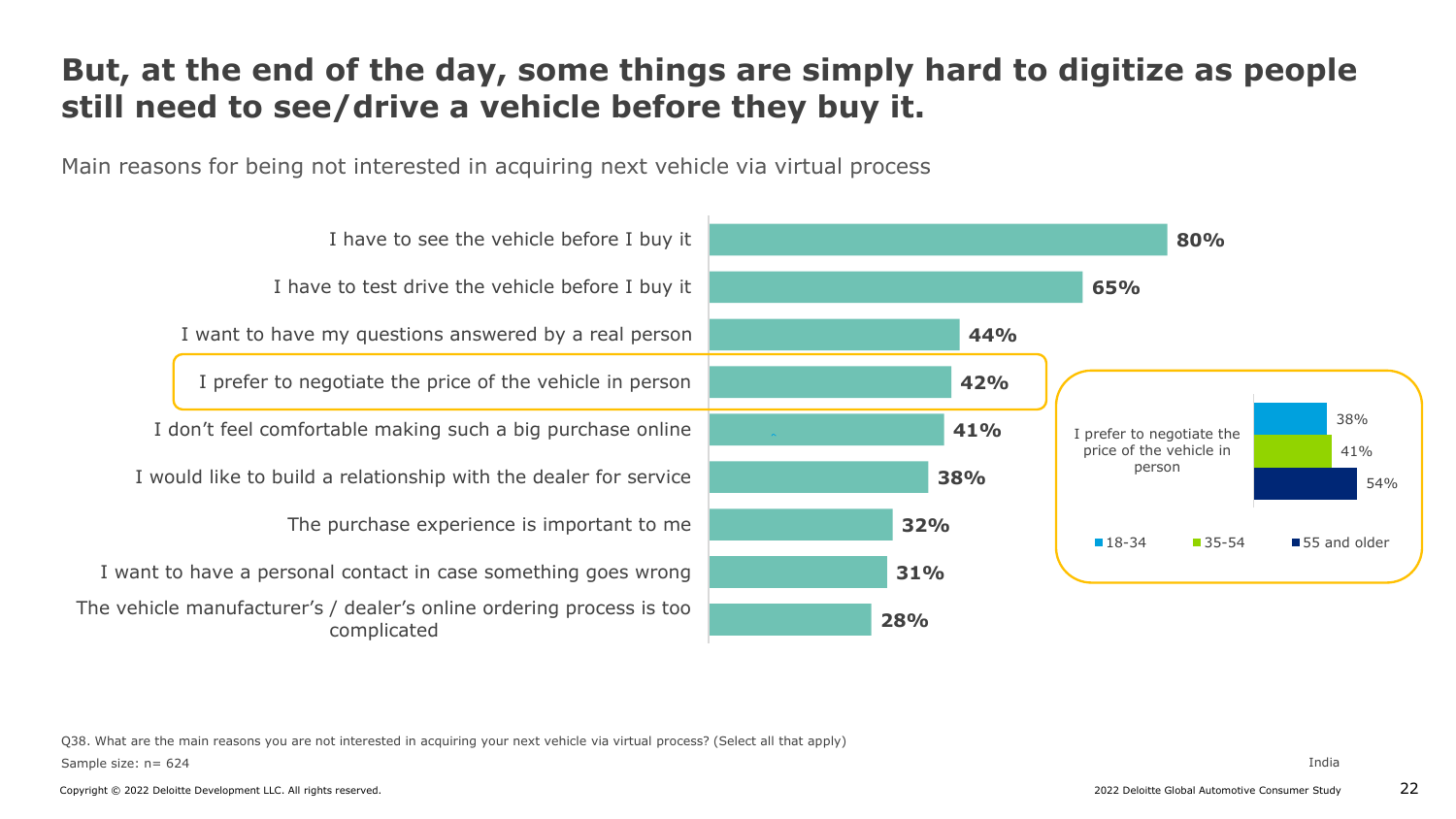## **Mobility applications**

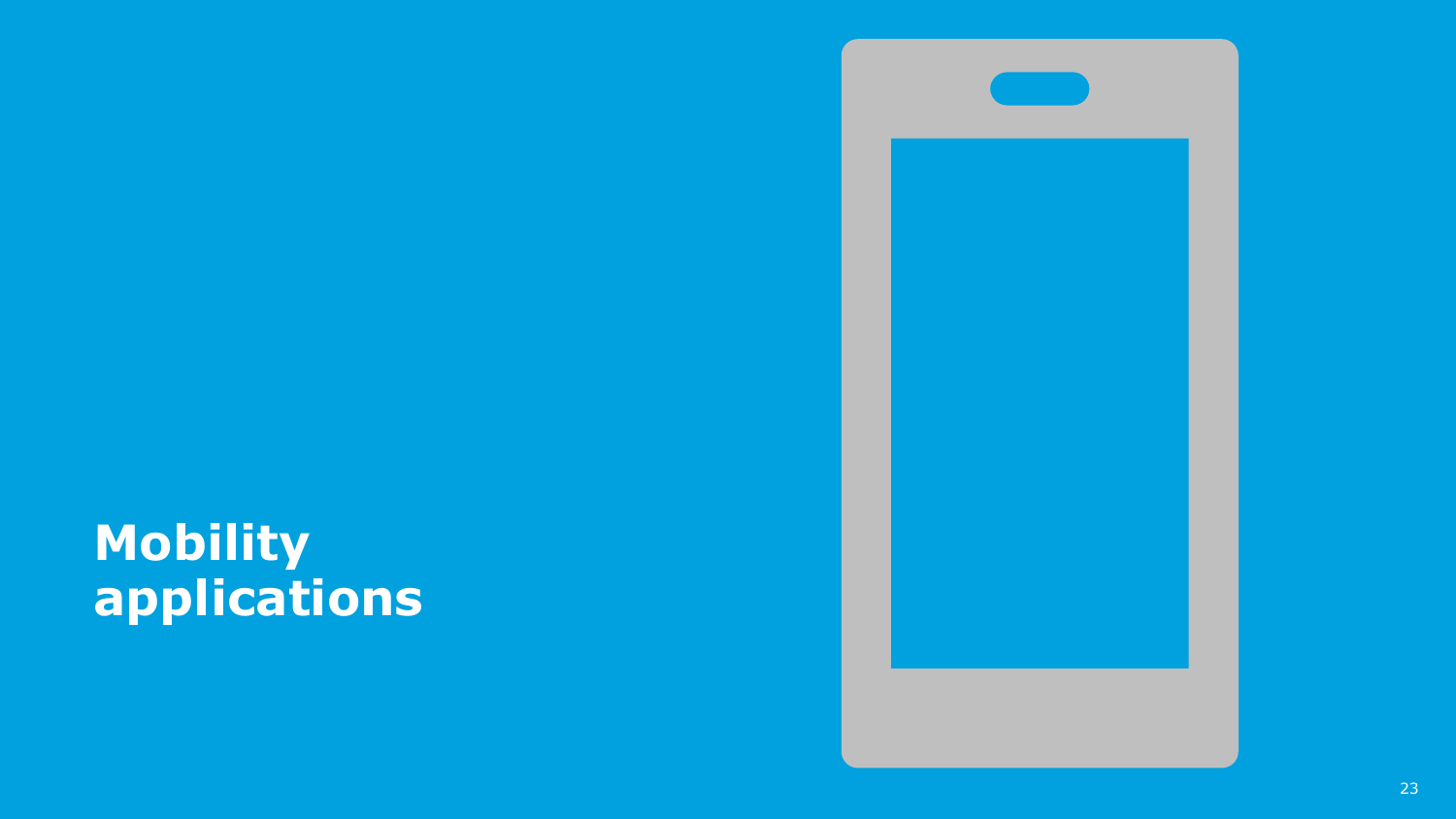#### **Room for improvement exists for mobility app providers in offering multiple services within the same app or risk consumers switching to different apps.**

Percentage of consumers who think that



Sample size: n= 1,006 Q39. To what extent do you agree/disagree with the following statements?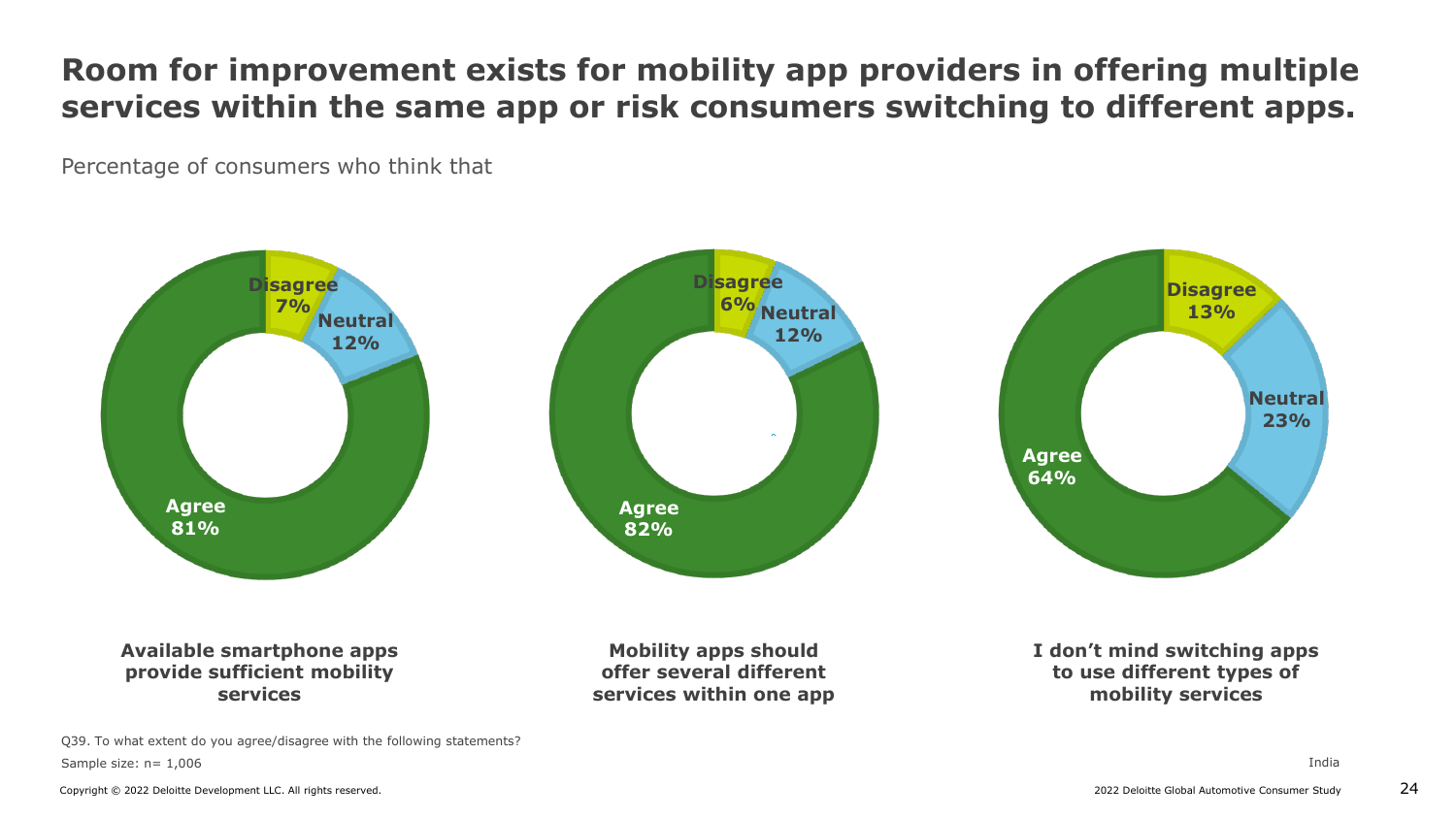### **At the same time, consumers, across age groups, assign the highest importance to ease of use and types of services offered by the app.**

Most important characteristics of a mobility app

**Overall**

- 1 **Ease of use**
- 2 **Availability of multiple types of mobility service**
- 3 **Multiple payment options**
- 4 **Price**
- 5 **Proximity of available mobility services near me**
- 6 **Availability of pricing packages**



- 1. Availability of multiple types of mobility service
- 2. Ease of use
- 3. Multiple payment options
- 4. Price
- 5. Proximity of available mobility services near me
- 6. Availability of pricing packages



- 1. Ease of use
- 2. Availability of multiple types of mobility service
- 3. Multiple payment options
- 4. Proximity of available mobility services near me
- 5. Price
- 6. Availability of pricing packages



- 1. Ease of use
- 2. Availability of multiple types of mobility service
- 3. Price
- 4. Proximity of available mobility services near me
- 5. Multiple payment options
- 6. Availability of pricing packages

Q41. Please rank the following characteristics of a mobility app in order from most to least important.

Sample size: n= 1,006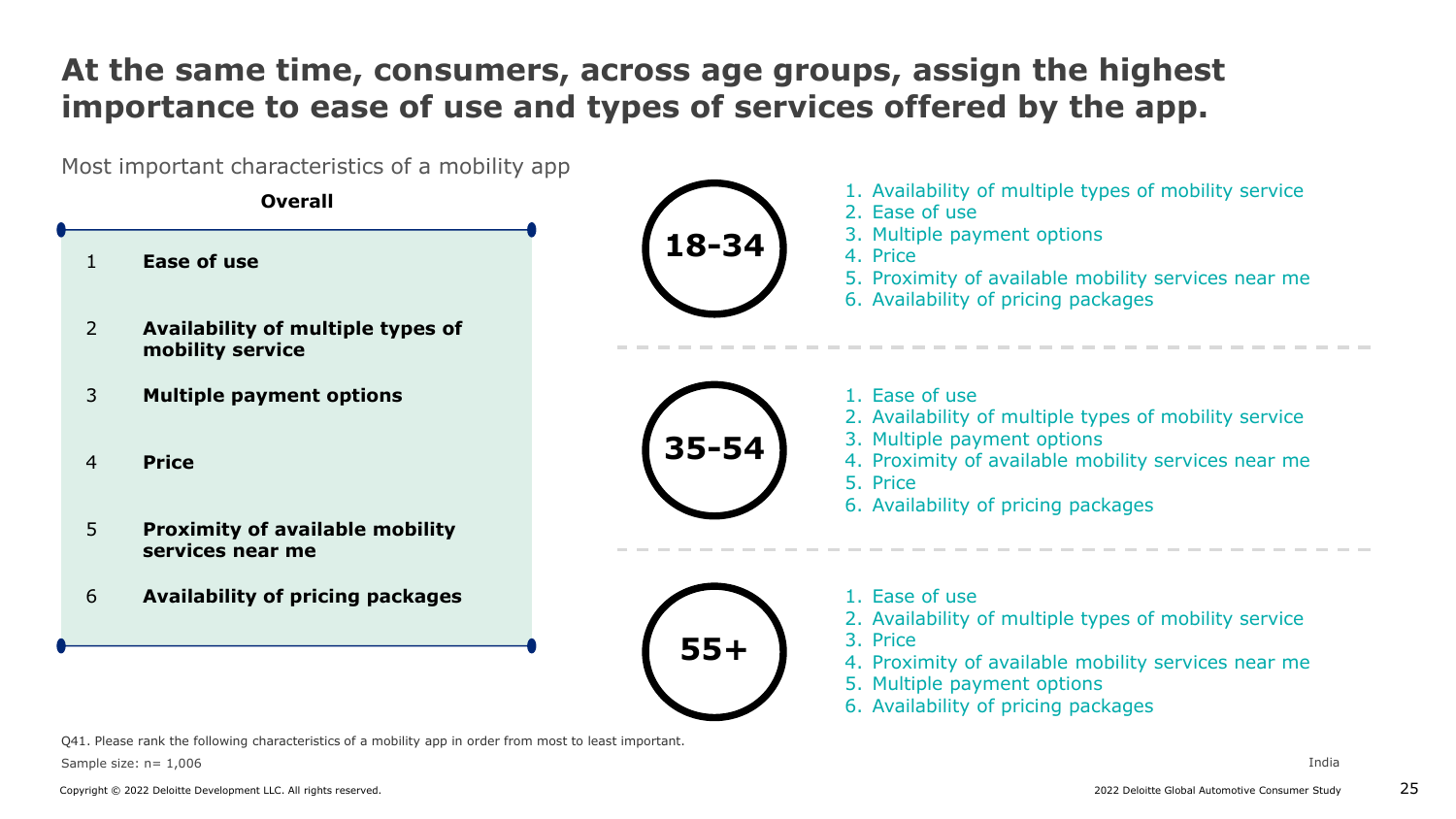### **Consumers plan to use map and journey planning apps more frequently than other transport-related apps.**

Types of mobility apps planning to use



Sample size: n=1,006 Q40. Looking forward, how often do you intend to use the following types of mobility apps?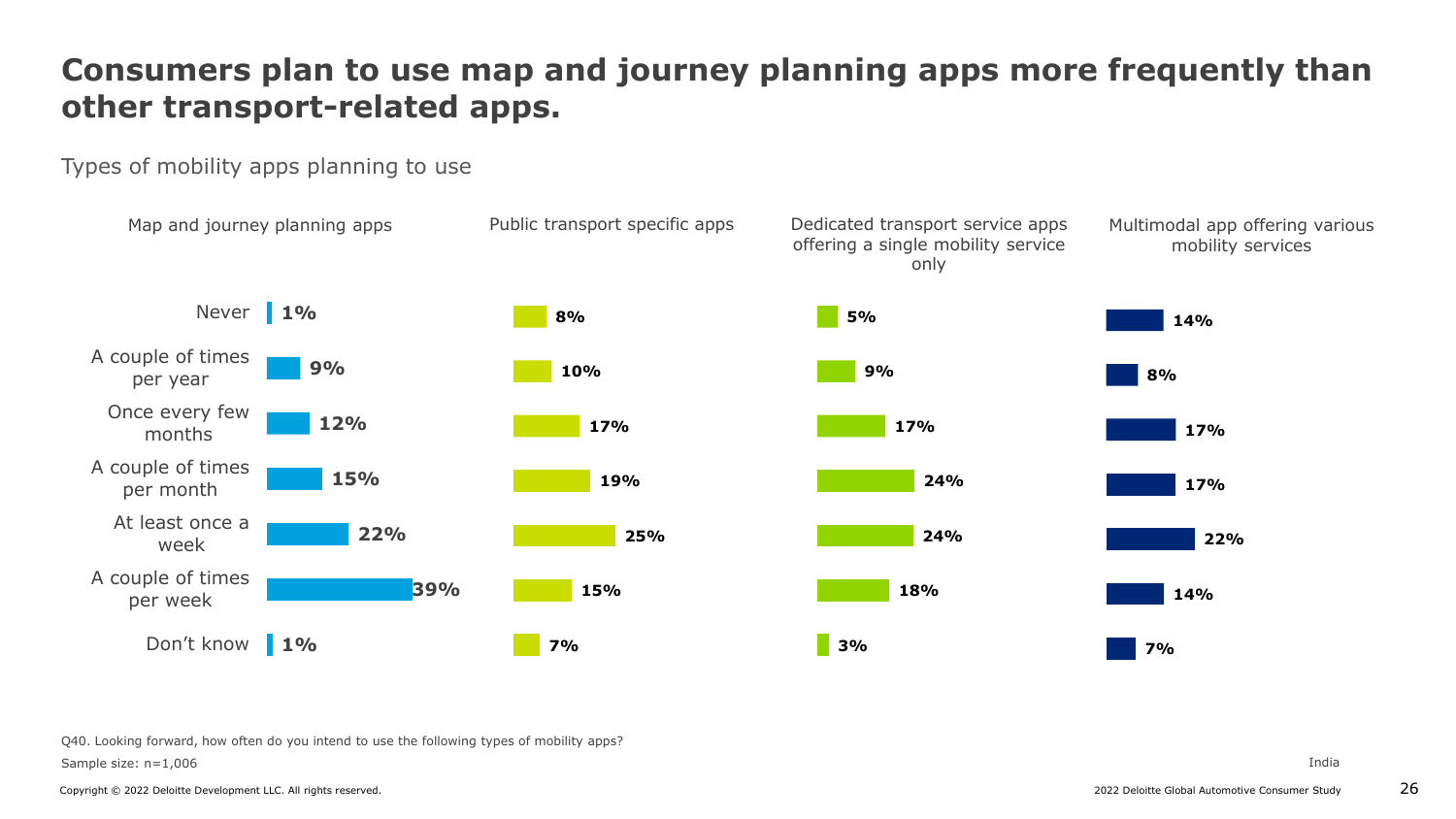

## **Mobility services**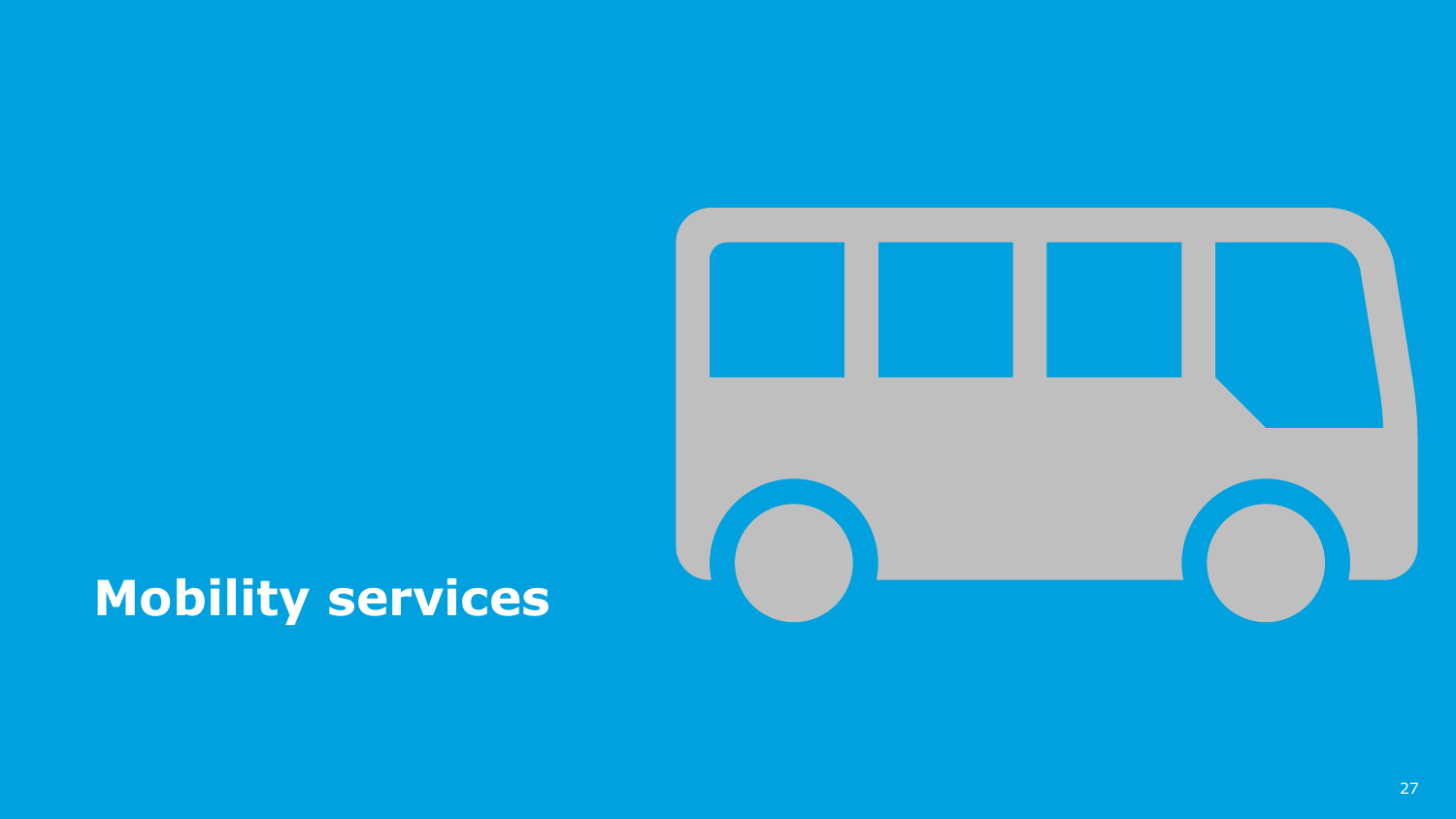#### **More than a third of consumers use multiple transport modes in the same trip at least once a week. Only 8% NEVER use multiple modes in the same trip.**

Use of multiple modes of transportation in the same trip



Q43. How often do you use multiple modes of transportation in the same trip (e.g., a trip using a subway, commuter train and your own vehicle)?

Sample size: n= 1,006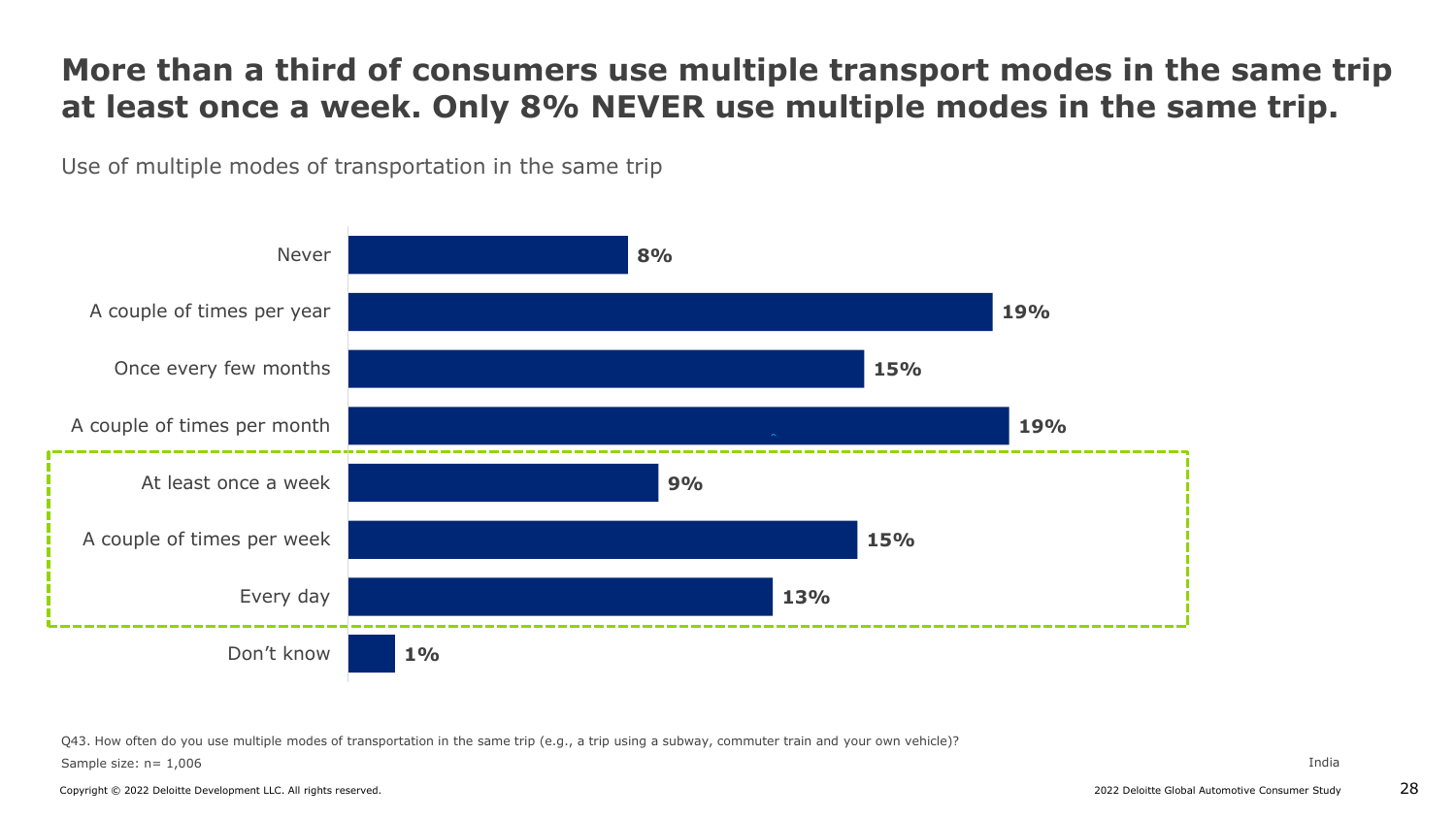#### **Personal vehicles remain the most used transportation mode while sharing services like e-scooters/bikes are used relatively less often.**

Frequency of usage of different modes of transportation



Sample size: n=1,006 Q42. How frequently do you typically use the following modes of transportation?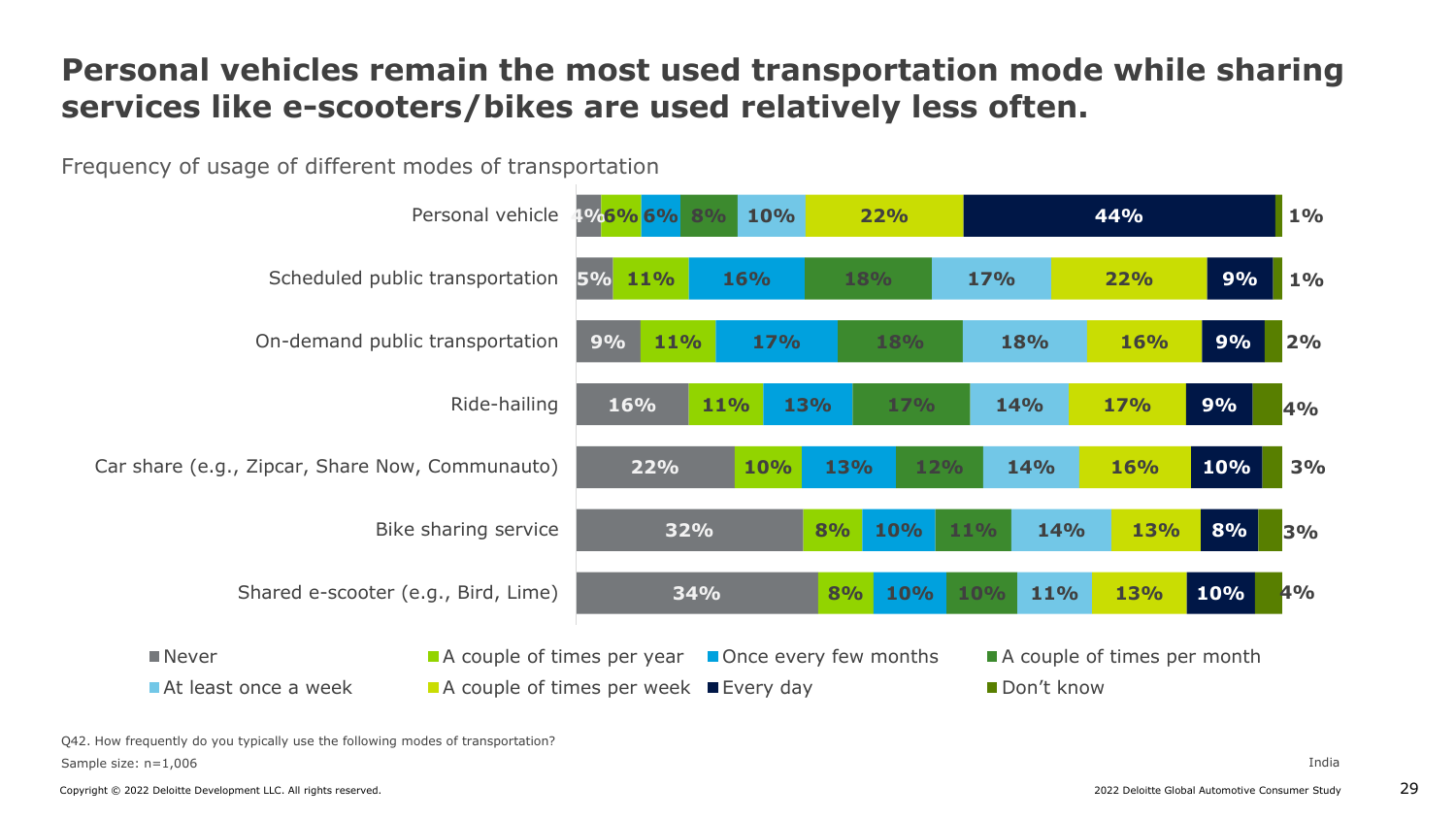#### **Going forward, personal vehicles are likely to remain the preferred mobility choice for consumers.**

Going forward, percentage of mobility needs will be met by



Q44. Going forward, what percentage of your mobility needs will be addressed by each of the following types of transportation?

Sample size: n= 1,006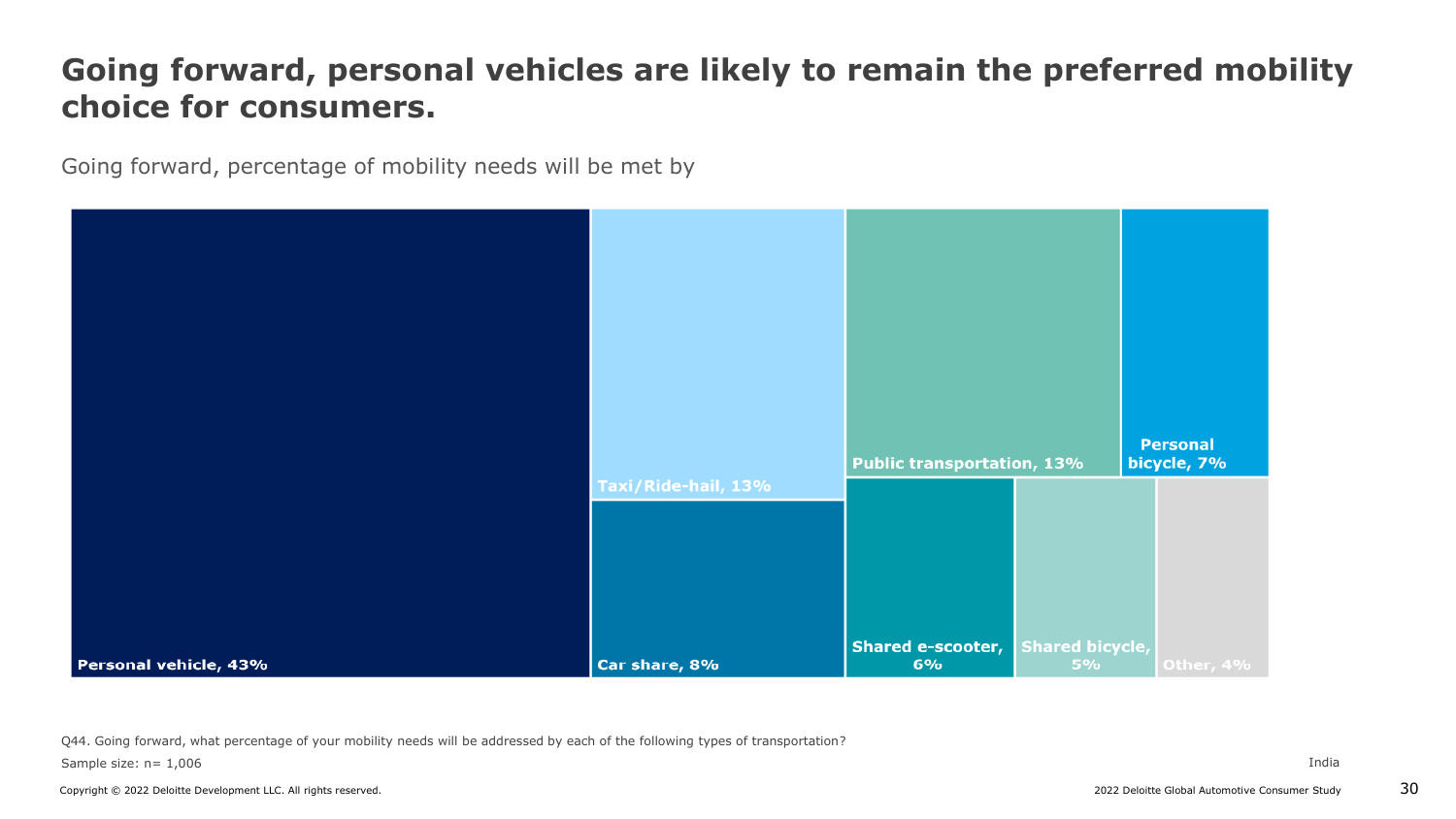#### **Middle-aged consumers are interested in subscription services: different brands, different models from same brand, and pre-owned vehicles.**

Percentage of consumers who are somewhat/very interested in a subscription service where they have the convenience and flexibility to periodically opt for …



Q45. How interested are you in each of the following scenarios?

Sample size: n= 1,006 [Overall]; 490 [18-34], 343 [35-54], 173 [55 and older]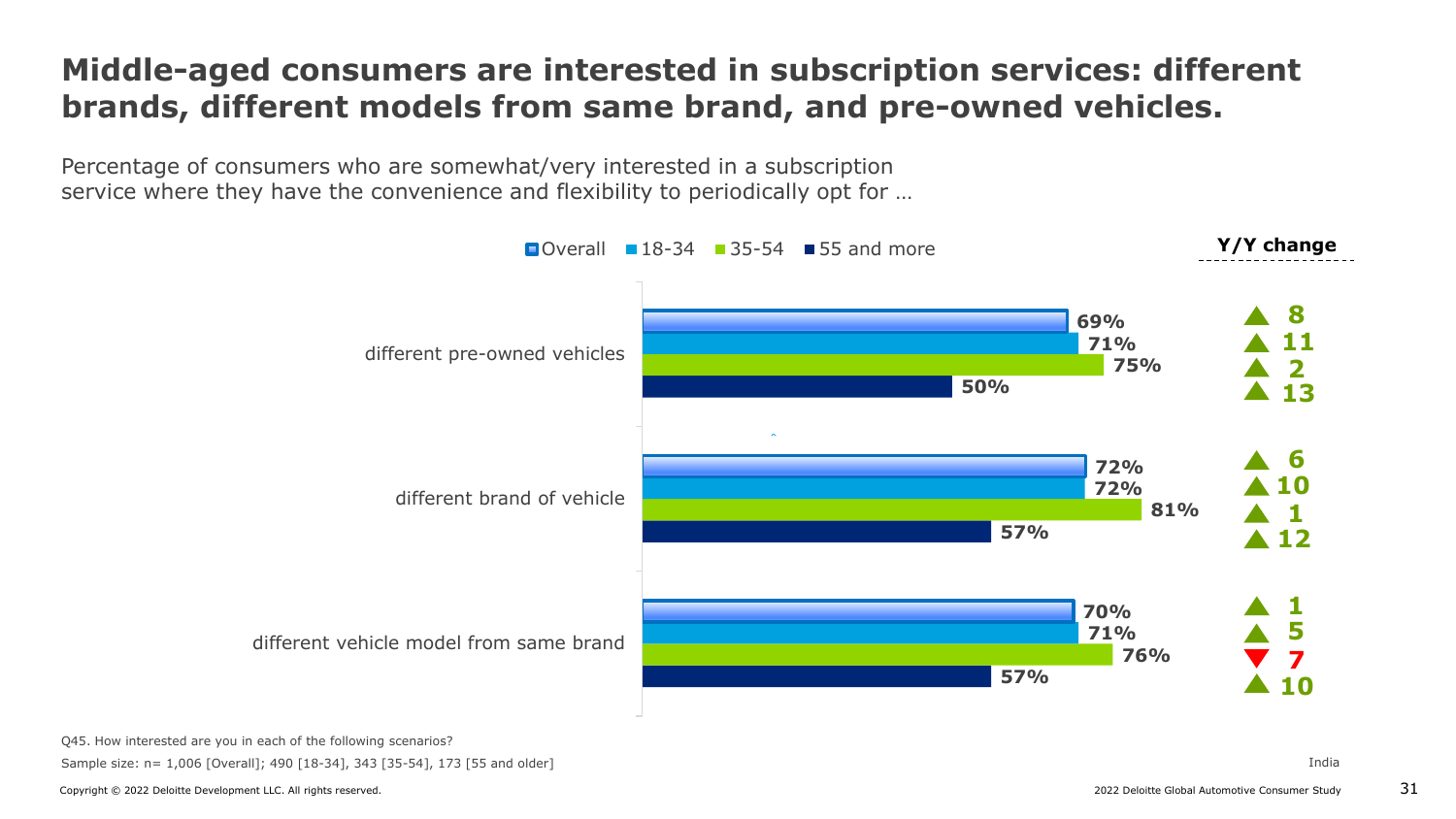#### **Consumers are willing to pay more for a subscription with more than 4 in 10 saying they would pay up to 20% more than a regular lease.**

Percentage of consumers who are willing to pay for …



Q46. How much would you be willing to pay for each of the following services as compared to a regular vehicle lease?

Sample size: n= 893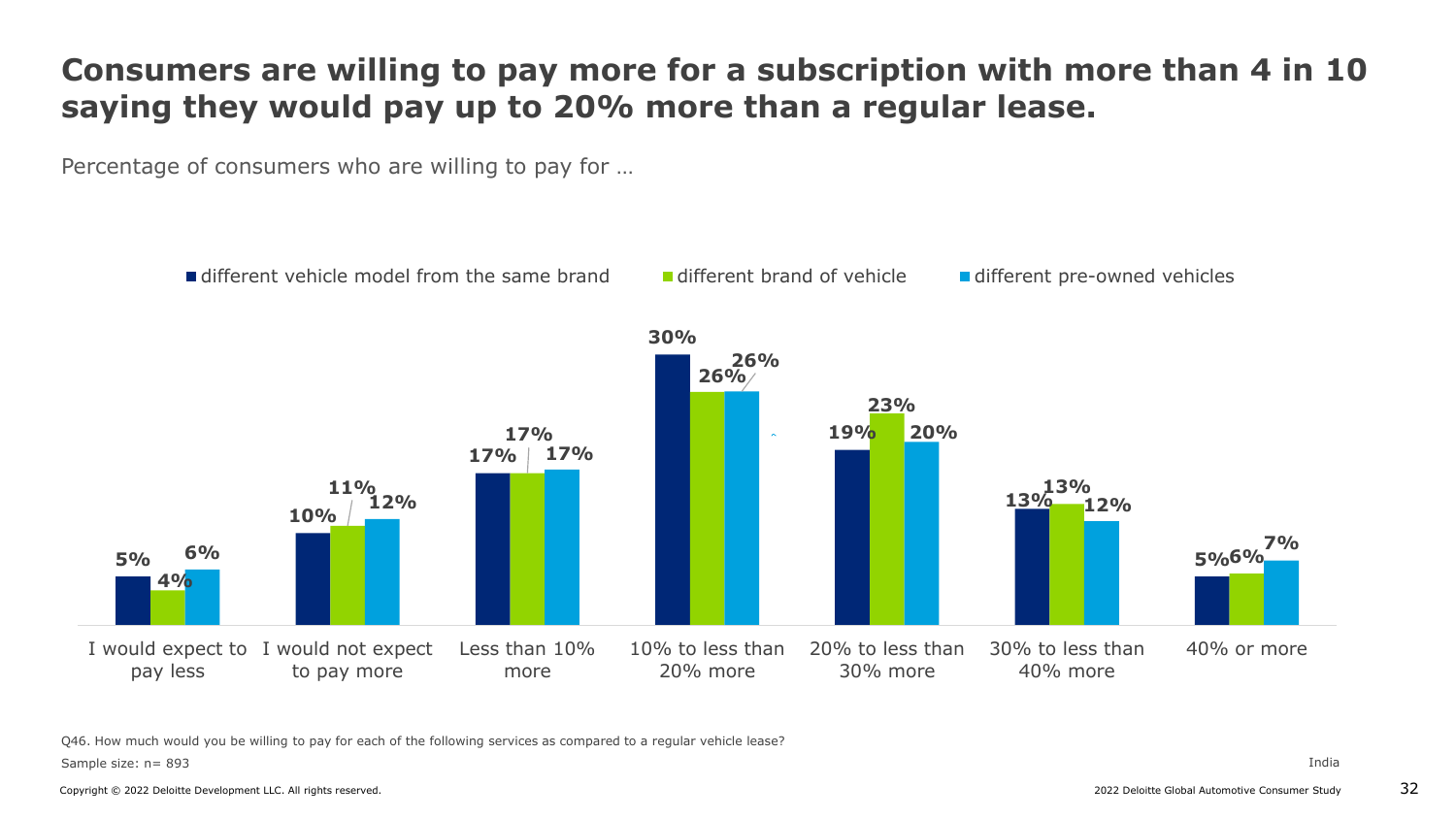#### **OEMs are the most preferred choice to offer a "vehicle-as-a-service" solution in the market.**

Most trusted provider to offer a "vehicle-as-a-service" solution



Q48. Which of the following providers would you most trust to offer a "vehicle-as-a-service" solution (i.e., flexible vehicle usage offering)?

Sample size: n= 1,006